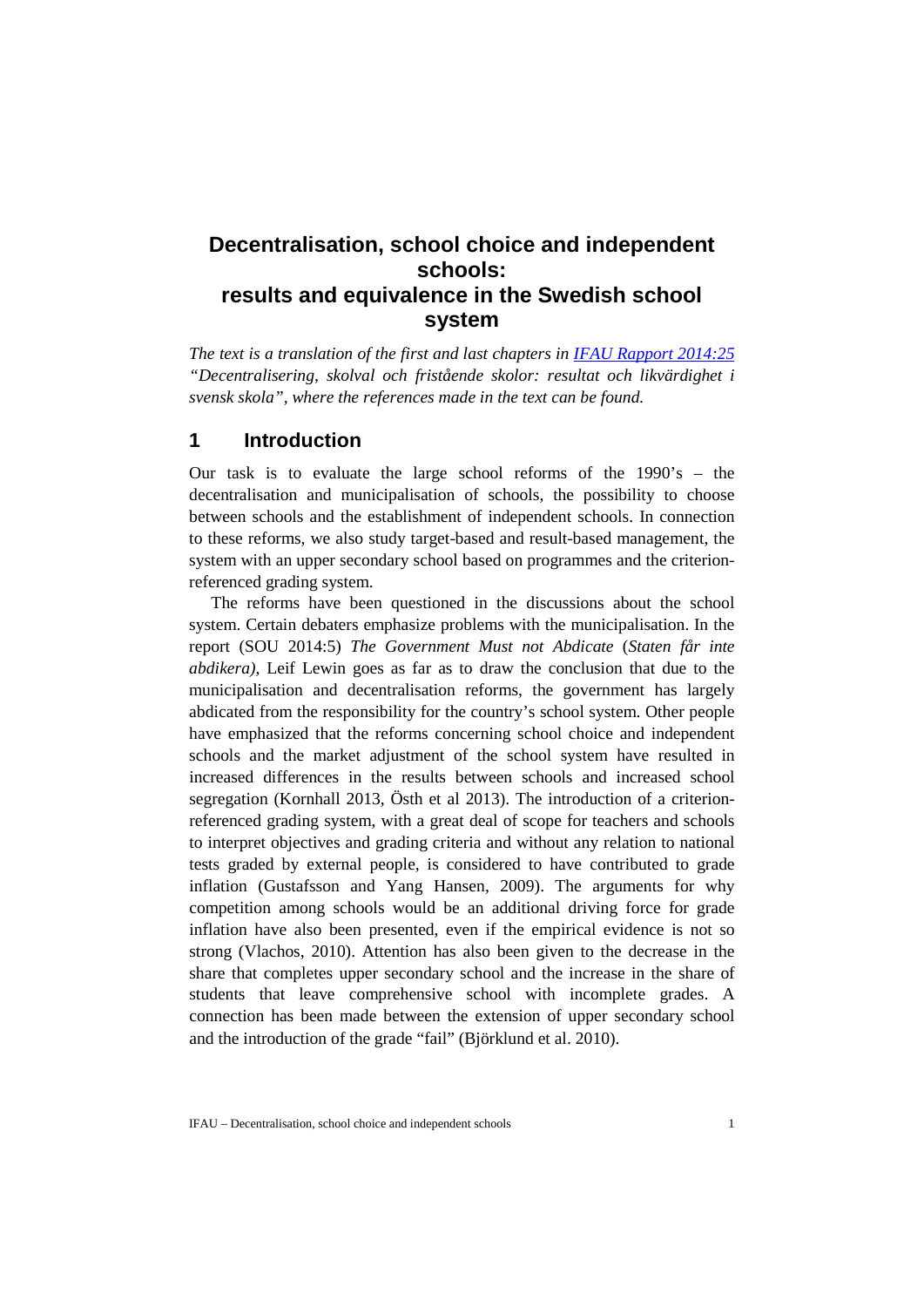The perceived deficiencies in the reforms in the 1990's have constituted the basis for reform work in the first decade of the 2000's. Grading systems and curricula have once more been redesigned and the government is active in making inspections, controls and changing the working methods in schools. This re-regulation has, in turn, been questioned and there have been demands for re-establishing the confidence in those professions that work in schools rather than further restricting their liberty.

Against the background of the on-going lively discussion about the school system, there is a great need for a coherent and, as far as it is possible, correct description of reality that creates a picture of both the trend in the results and the school trend on which different groups can agree. There will, of course, always be different interpretations, but a common factual starting point is a condition for a constructive discussion. We hope to contribute empirical data for such a common description of reality.

### **1.1 The commission**

In December 2012, IFAU was assigned by the government to make a collective evaluation of the decentralisation of the school system when the municipalities became the responsible authority, the possibility to choose school and the establishment of independent schools. It is stated that the evaluation should, in particular, consider such aspects as grades and whether educations are completed as well as gender, foreign background and time in Sweden. [1](#page-1-0) The commission is limited to comprehensive school and upper secondary school.

The background for the commission is stated to be the national evaluations of comprehensive school made by the National Agency for Education in 1992 and 2003 which show that there was a drastic decline in pupils' study results in that period and that since the mid 1990's, there has been an increase in the share of pupils that have not completed upper secondary school. Previously, the government had also appointed a commission with the task of evaluating the possible effects of the municipalisation on pupils' study results, the status of the teaching profession and the headmasters' tasks well as equivalence within the educational system (SOU 2014:5) and a commission for evaluating the possible effects of those measures and reforms of the school system that have been implemented from 2007 and onwards (SOU 2013:30).

<u>.</u>

<span id="page-1-0"></span> $1$  This description of the commission builds on Government Decision I:15, 2012 and the press release of the Mininstry of Education on December 20 2012 when the commission was made public.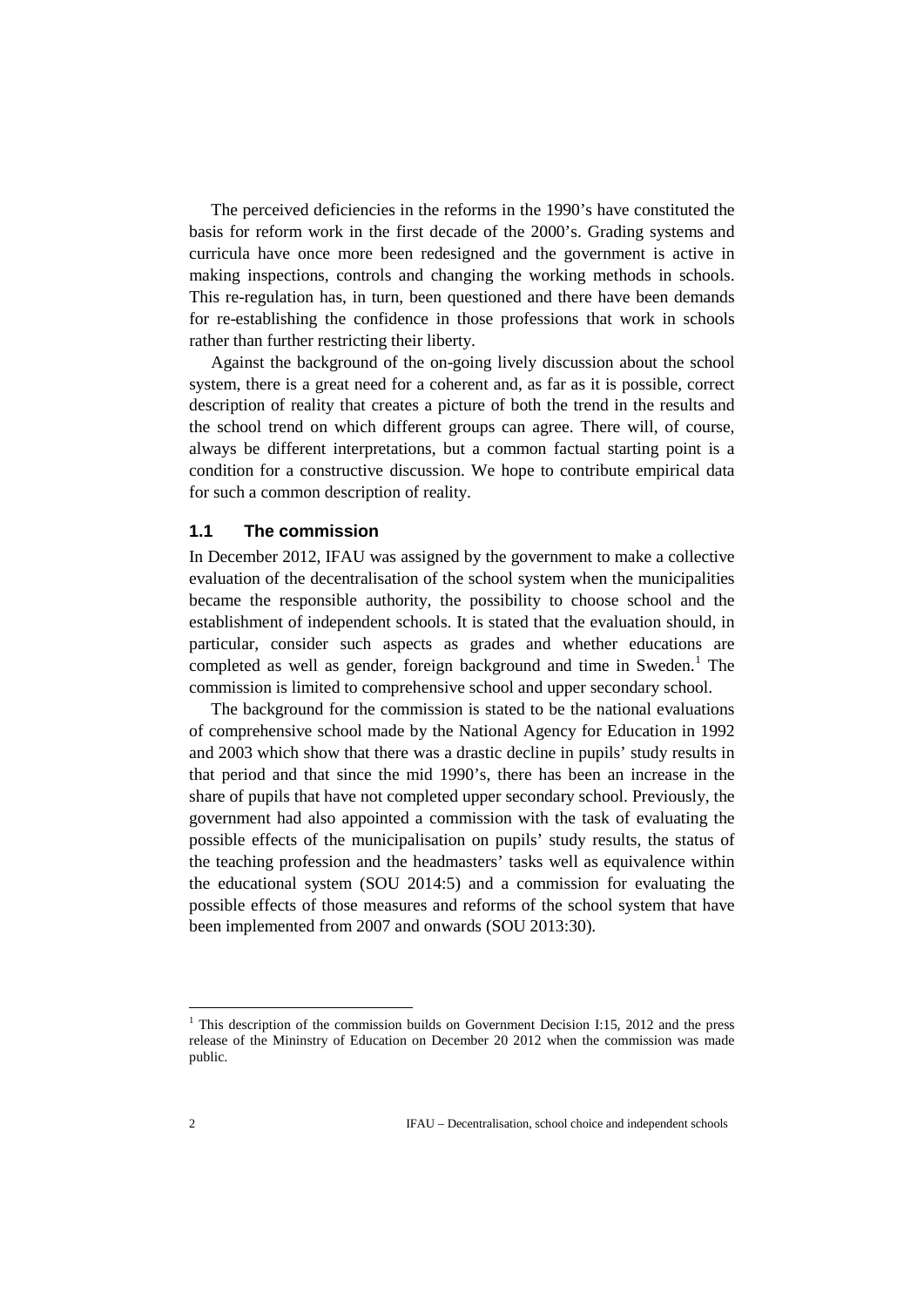### **1.2 IFAU's interpretation and implementation of the commission**

Understanding how the reforms concerning decentralisation, school choice and independent schools might have affected the trend in the Swedish school system and the pupils' results is a delicate task. The conditions for a quantitative evaluation of effects are not the best. As discussed below, this is both due to the way in which the reforms were implemented and to the lack of empirical evidence which would make it possible to operationalise how the reforms have affected the school system and measure their effects on pupils' results.

The reforms were implemented over a number of years so that each part of the reform affected the whole country at the same time. [2](#page-2-0) This makes it very difficult to say what would have happened to the Swedish school system if the reforms had not been implemented. Moreover, there are several changes in the school system that can indirectly be related to these large reforms, but that have been implemented over a long and extended time period. Thus, it is very difficult to distinguish effects of these different reforms. It is rather the case that different pupil cohorts that were at school during this reform period have been affected by the different parts of the reforms to various extents. One approach is thus to compare the trend in the results between different pupil cohorts and relate this to by what reforms they have been affected. However, one difficulty is to distinguish the effect of reforms from overall trends which might also have affected the school results but that are not related to the reforms. Another approach is to make use of the fact that the conditions for implementing the reforms do most likely differ between municipalities. The expansion of the market for independent schools is thus an example where differences between municipalities have emerged over time. In a corresponding way, the municipalities' responsibility for the school system has most likely lead to different changes in different parts of the country. One of the fundamental ideas in the municipalisation of the school system was also that it should be possible to adapt the school to local needs. This local variation in the impacts of the reforms opens up for an evaluation strategy that compares the trend in results between municipalities. We will apply both these approaches.

It is not obvious how this municipal variation in the school trend can be captured and thus be related to the trend in pupils' results. Existing registers and documentation contain very scarce information about how schools are organised at the local level and how the school system has developed after the reforms at the beginning of the 1990's. Moreover, it is not obvious how the

-

<span id="page-2-0"></span> $<sup>2</sup>$  Appendix 1 in the Swedish report 2014:25 contains a matrix which presents the reforms, when</sup> and what cohorts that are affected.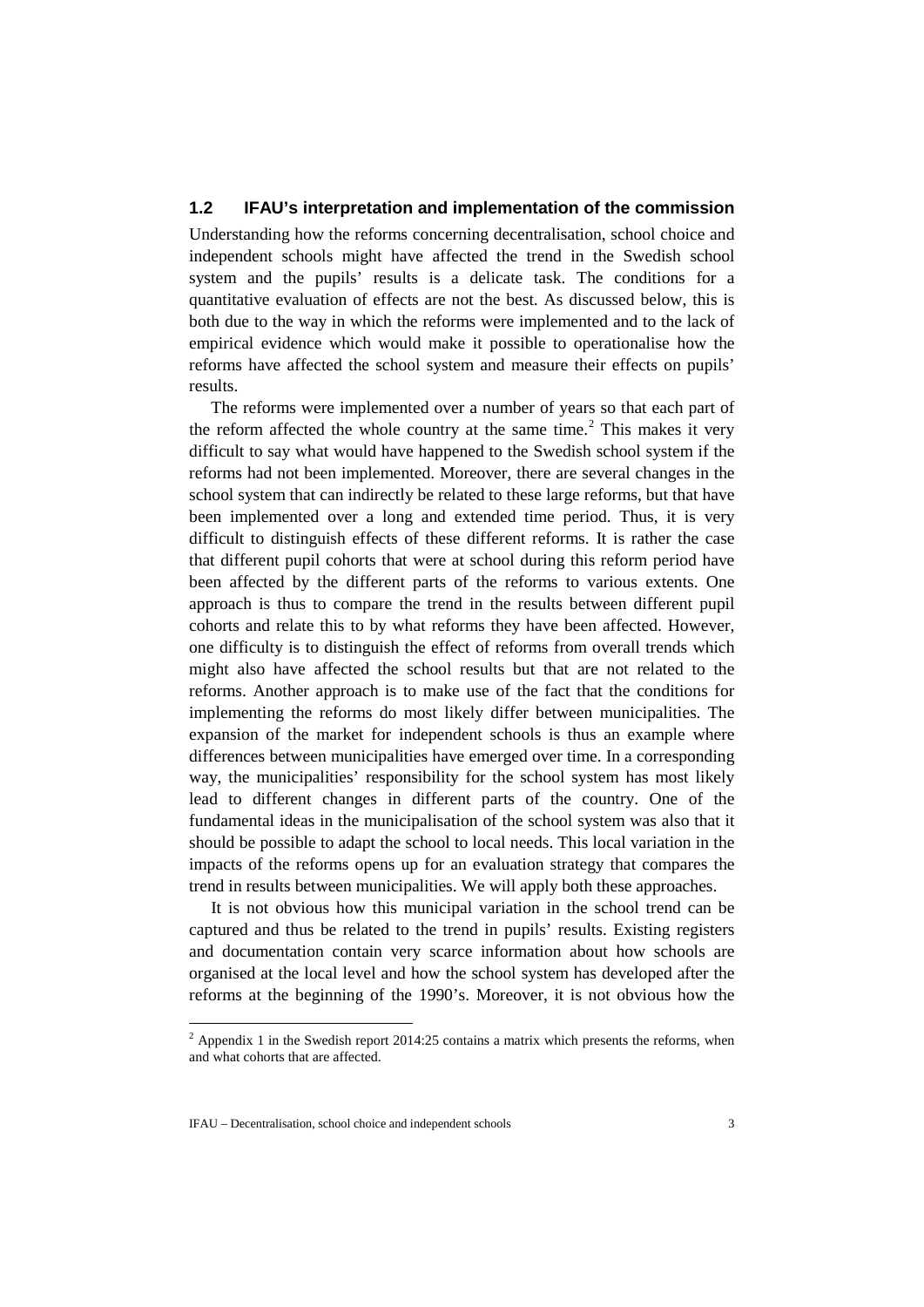trend in school results should be followed up in the absence of regular absolute surveys of knowledge in a time period with a changed grading system and potential problems with grade inflation.

### **1.3 Objective**

In order to carry out this government commission, the objective of which is to make a collective evaluation of the decentralisation of the school system when the municipalities became the responsible authority, the possibility of choosing school and the establishment of independent schools, in the best possible way, IFAU has formulated the following objectives for this report

- i. Provide a collective description of the trend in results in the school system which to the largest possible extent takes into account changed grading systems, grade inflation etc,
- ii. Quantitatively and qualitatively describe changes in the school strategies of the municipalities such as they are expressed in the municipal curricula in the 1990's and at the beginning of the 2000's as well as
- iii. measure changes in teacher density and teacher quality at the school level

The ambition is then to use this empirical data in order to analyse the importance of the trend in the results in the school system and the trend towards equivalence in the school system. We will both relate the trend in the results to those reforms that have been implemented at the system level, such as reforms of upper secondary school and grading and to the resource changes and changes in school policy and the school market at the municipal level due to the decentralisation and school choice reforms. The objective is, in this way, to supply new knowledge of how the Swedish school system changed in this period and possibly also provide a further understanding of why.

The government stipulates that IFAU should compile evaluations and commissions initiated by itself or by others and that are relevant for the current commission, and supplement this with new studies in those cases when this is required in order to provide an overall picture. IFAU considers that providing an overall picture constitutes a central part of the commission. Thus, we have chosen a broad descriptive approach, rather than an approach where the main focus is to clarify well-identified causal relationships. We also estimate that the latter is hardly feasible since those reforms that are studied have been implemented simultaneously in the whole country and there is thus no untreated group of pupils with which to make a comparison.

But, as already mentioned, providing a total picture of how the school system and pupils' results have developed in connection with those reforms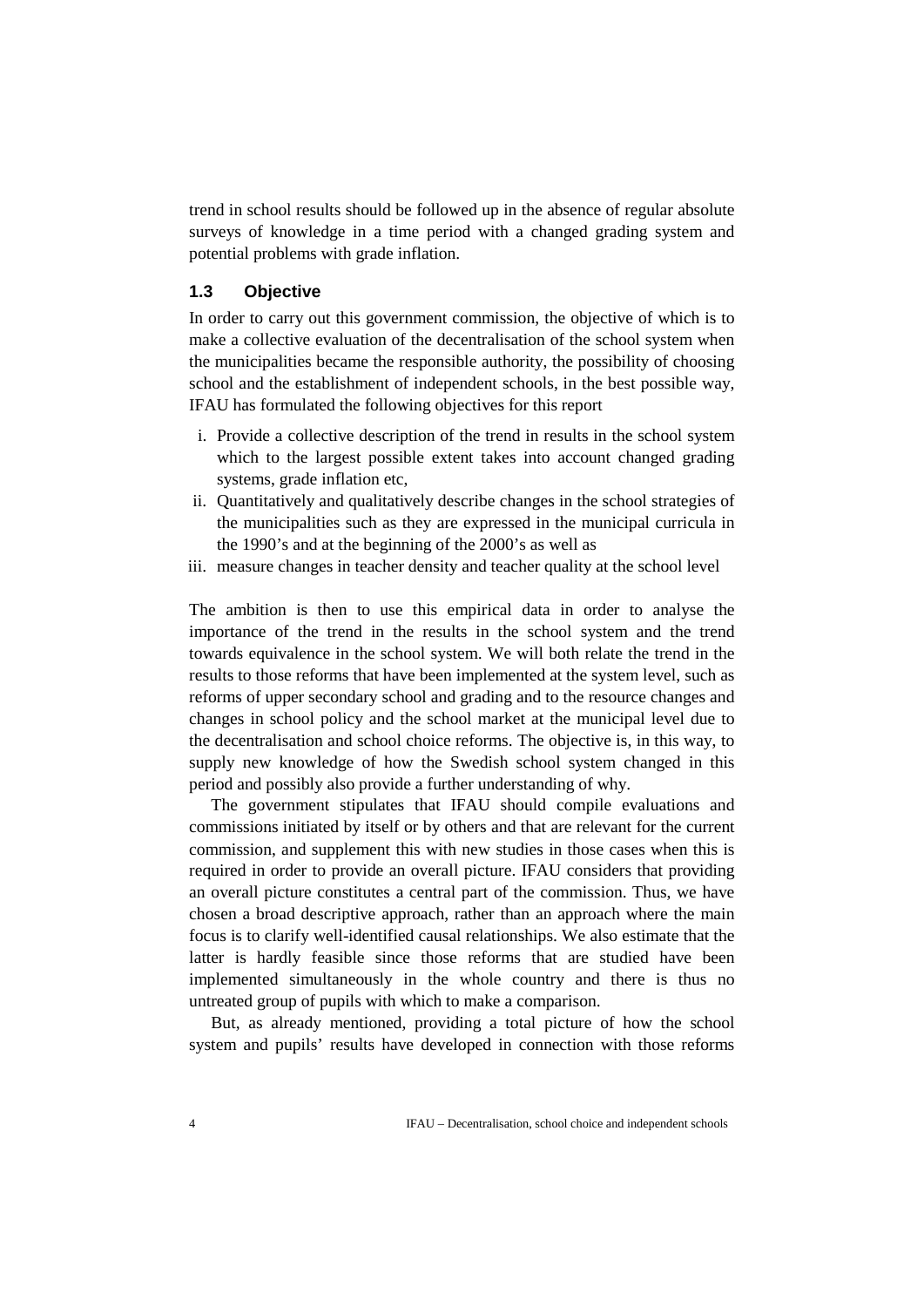that were implemented in the school area at the beginning of the 1990's is a difficult task. Detailed empirical knowledge about how the school system has developed, both at the national level and within municipalities, is limited. IFAU has thus put great emphasis on improving these particular empirical conditions, not only for the benefit of this commission but also for further school research. We put a certain emphasis on quantitative studies and methods. An important incentive is that it is in this area that IFAU has its greatest competence, another incentive is that such an approach supplements the very extensive, mainly qualitative, analysis of the municipalisation of the school system which is presented in SOU 2014:5.

### **1.4 Implementation**

IFAU's implementation of the commission has consisted of several different parts. First, an inventory has been made of previous research on Swedish school reforms and corresponding reforms in other countries. Second, we have created conditions for an overall empirical analysis of the reform period by 1) to the extent that it is possible, creating comparable time series on pupils' school results and their knowledge trend over time, 2) collecting and systemising information on municipal school policy and 3) to the largest possible extent creating data series of teacher density and teacher quality at the *school* level using national data registers. Third, using the new empirical data, we have replicated previous studies on, for example, school choice and independent school reforms and fourth, we have made new analyses with a focus on how the reforms can be connected in different ways to the trend in results and equivalence in Swedish schools.

## **1.5 Some important delimitations**

We focus on the period between the end of the 1980's and 2006. This could be motivated by the fact that the commission concerns the large reforms that were implemented in the first part of the 1990's and that another commission has scrutinized what has happened from 2007, but data limitations are still the main reason why the analysis cannot be extended any further. In the registers from Statistics Sweden, we have access to labour market and educational registers from 1985. Until 2006, we have detailed information on pupils (year 9 and upper secondary school), schools (the school register) and teachers (the teacher register). When possible, we will, however, extend the analysis to later years. Those school and teacher registers to which we have access do not contain any detailed information on the form of operation of schools either and we will thus not be able to distinguish between profit-making and other independent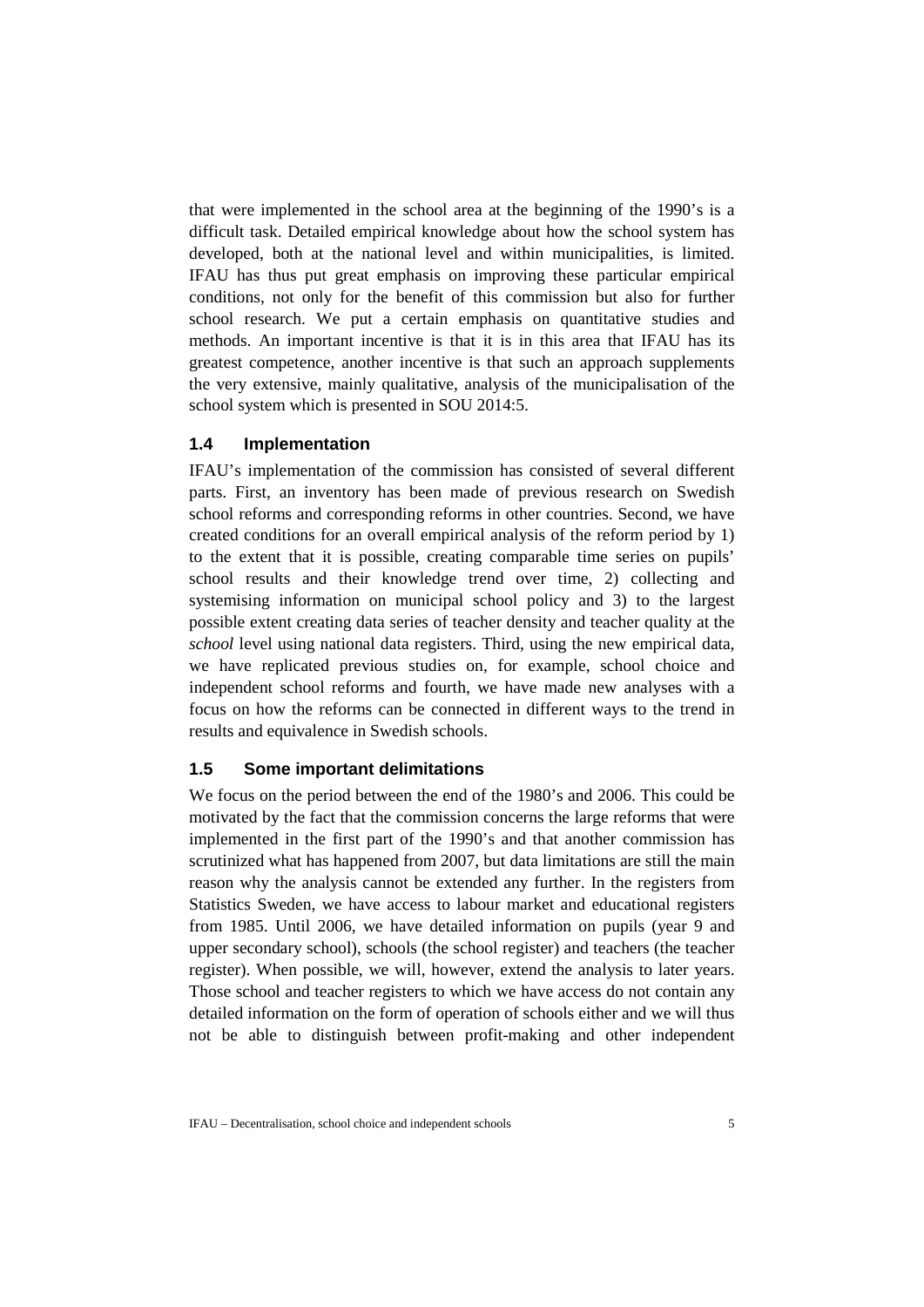principals but, on the other hand, we can analyse municipal and independent schools separately.

## **1.6 What we do and our findings**

The ambition is, as mentioned, to connect changes in policy, resources and results to the reforms by studying the trend in different municipalities and schools. We will study average levels, but we are also interested in the distribution among pupils, schools and municipalities. We thus assume that the municipalisation of the school system meant that the implementation and interpretation of, among other things, target-based management and new curricula might have differed between the country's municipalities, with consequences both for the resource allocation and the organisation of schools. Moreover, the conditions for the establishment of schools and school choice differ between different municipalities, which mean that pupils in different types of municipalities might have been affected by the reforms in different ways.

We measure the impact of the decentralisation reform, by both studying the wording of the municipal school policy in the curricula and its effect on teacher resources in schools (primarily teacher density and teacher quality, to some extent other staff resources). The incentive for this is that before the reforms, there was very little scope for prioritising schools within municipalities. School resources were also largely stipulated by the government resource allocation system. Different trends in the resource allocation and the school policy between municipalities are thus to be considered as a consequence of the municipalisation of the school system. The municipalisation did not only mean that municipalities could, but that they should, interpret the government objectives for schools and allocate resources between schools according to local priorities and preferences. When earmarked sector-subsidies were abolished, the municipalisation did also mean that the total school resources were no longer governed by the state.

However, it is not evident how school policy is to be measured. Due to the municipalisation, it was stipulated that the municipalities formulate local objectives and priorities for schools in the curricula which makes these documents an important source for following how the local responsibility for schools was interpreted in different municipalities and follow the changes over time. The quality of these documents does most likely also reflect differences between municipalities in resources and their capacity be the responsible school authority.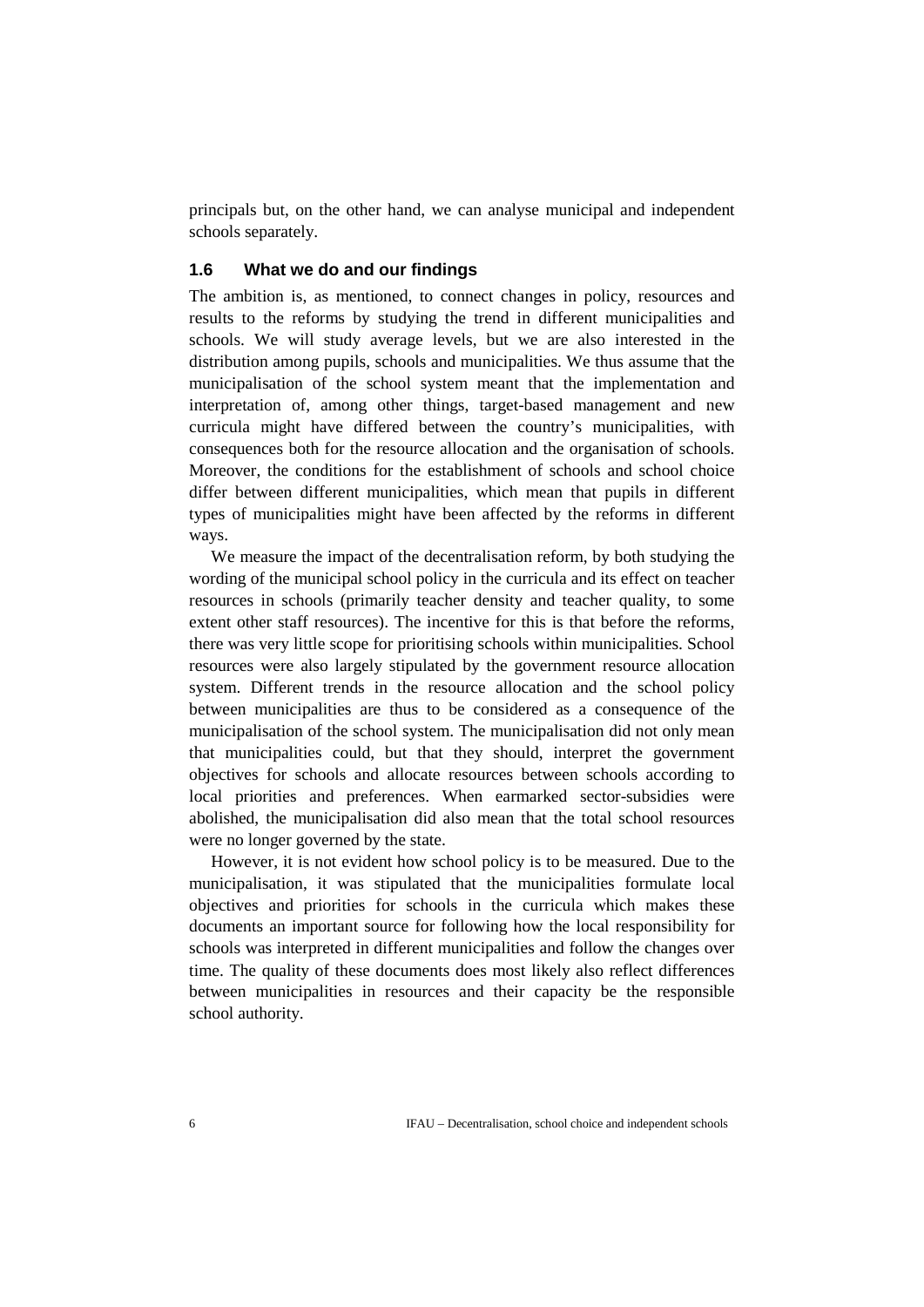The school choice and independent school reforms did, in turn, mean that the school market and the matching of pupils and teachers at different school units did potentially change with the impact of these reforms. The impact of the school choice and independent school reforms will be measured through the share of pupils that exercise their school choice in the sense that they go to another municipal school than the one that is most closely located to their home, as well as the share of pupils that attend independent schools in comprehensive school and upper secondary school. We will investigate how this sorting is changed and to what extent the result trend in different municipalities can be related to the impact of the reform and changed sorting in schools. However, in this case, it is crucial, but far from evident, to distinguish between changes in the composition of pupils in schools which are related to changes in the population structure rather than to changed matching due to the reforms.

An important limitation of this approach which focuses on the variation between municipalities is that it cannot capture the consequences for the entire educational system which is due to an increased presence of individual choice and local influence on municipal school policy, i.e. effects that are common for all municipalities or that depend on whether there are any external effects. This approach cannot be used for analysing the effects of those aspects of the 1990's reforms that affect the entire educational system either. Examples of such reforms are the new curricula, the reformed grading system, with the introduction of criterion-referenced grades in comprehensive school and criterion-referenced course grades in upper secondary school. In order to study the possible consequences of the type of reforms that affects all pupils in a certain year, we will study the trend over time for pupils' results at different ages and the trend in different types of municipalities.

One of the most important conclusions of the report is that the decline in results that has taken place in the Swedish school system and that has been observed in both national and international surveys seems to have started already before the reforms of the 1990's can reasonably have affected the pupils at school. [3](#page-6-0) Moreover, our results indicate that the decline in the results that can be observed already occurs before the pupils get to  $7<sup>th</sup>$  grade in comprehensive school but that it is reinforced in their teens. The declining trend does continue throughout the entire reform period, however, and we cannot exclude that the trend has been affected by changes in the school system due to the school reforms in the 1990's. In upper secondary school, we can relate the decrease in the share of a pupil cohort that completes upper

<u>.</u>

<span id="page-6-0"></span> $3$  This has also been found in Gustafsson et al. (2014).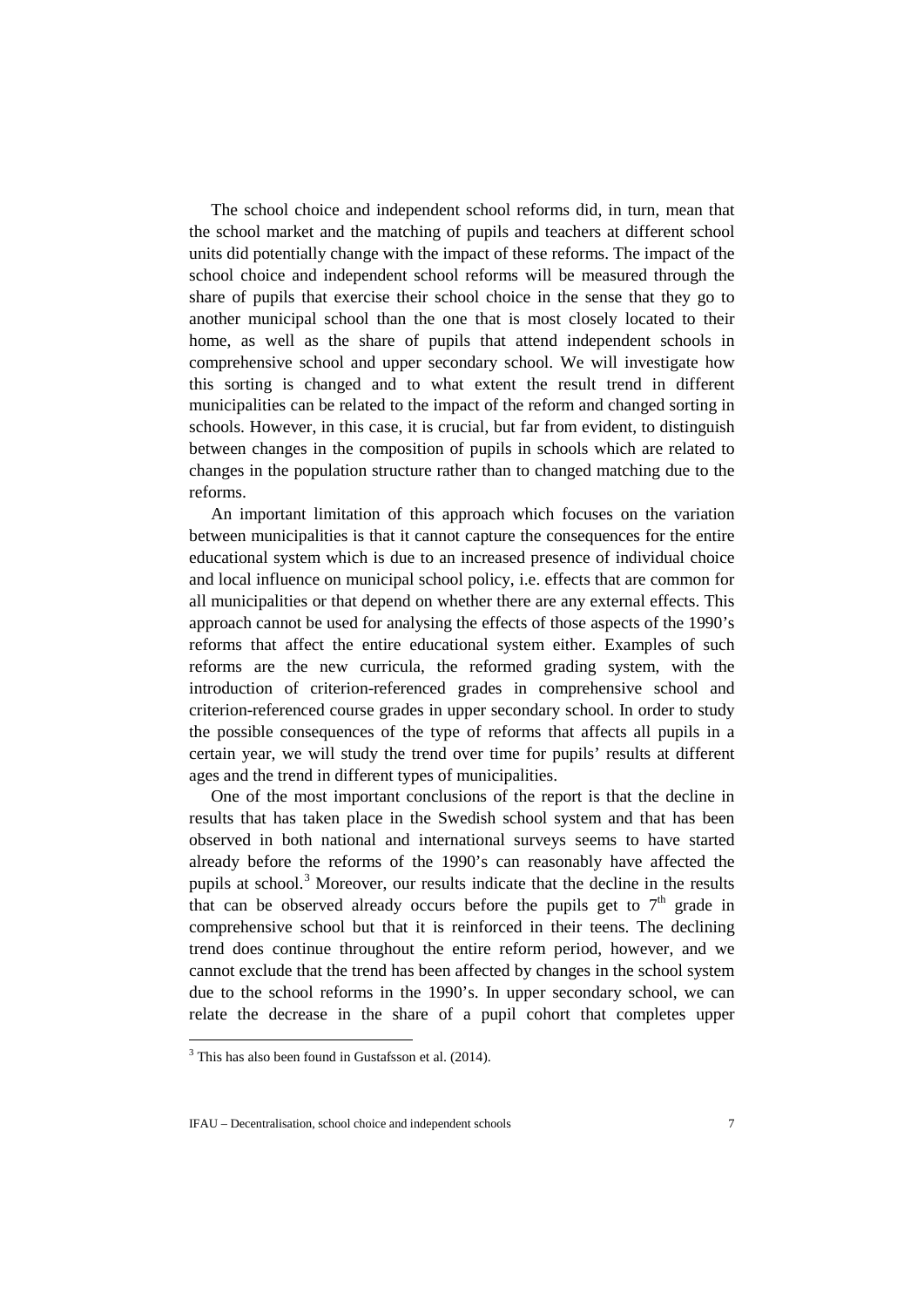secondary school to the extension of the vocational programmes and the introduction of the criterion-referenced grading system which constituted an important part of the implementation of a target-based school. It is also likely that the change in the grading system contributed to a decrease in those completing comprehensive school. The analysis of upper secondary school does, however, show that the decrease in the share that completes upper secondary school does not seem to be due to pupils leaving school prematurely. Those pupils that do not complete upper secondary school continue to be registered in upper secondary school and enlistment results and labour market outcomes indicate that they actually acquire knowledge.

As in previous studies (for example Skolverket 2009, Böhlmark and Holmlund 2012, Fredriksson and Vlachos 2011), we find that there has been an increase in the differences in pupils' school results in comprehensive school since the end of the 1980's. This increased distribution can be partly related to the school reforms in the 1990's. We can show that the increased differences in the results between schools are due to the fact that schools have become more segregated as concerns pupils' background characteristics due to increased housing segregation and school choice.

Similarly to Böhlmark and Holmlund (2012) but different from, for example, Gustafsson and Yang Hansen (2009) and Skolverket (2012), we draw the conclusion that despite the increased sorting in schools, pupils' family background has not had any increased impact on pupils' results in comprehensive school. However, we can see signs that family background increased in importance for grades in upper secondary school in connection with the grammar school reform in the 1990's.

We can also show that an increased share of independent schools, but not an increase in the choice of municipal schools, is related to an increase in school segregation, but, on the other hand, we cannot see that an increase in the share of independent schools would have contributed to increased differences in the results between schools besides the effect through increased sorting of pupils. It is worth pointing out here that it is not obvious how the results for, for example, an individual pupil with weaker individual and family conditions can be expected to be affected by increased segregation. It is possible to consider both negative effects such as the results of the class deteriorating when it contains several children with difficulties that compete for the teacher's time and positive effects if a homogeneous group of pupils makes the instruction better adjusted to the level of the individual child.

A possible explanation for why increased sorting in school does not have an impact through family background having an increased importance for pupils'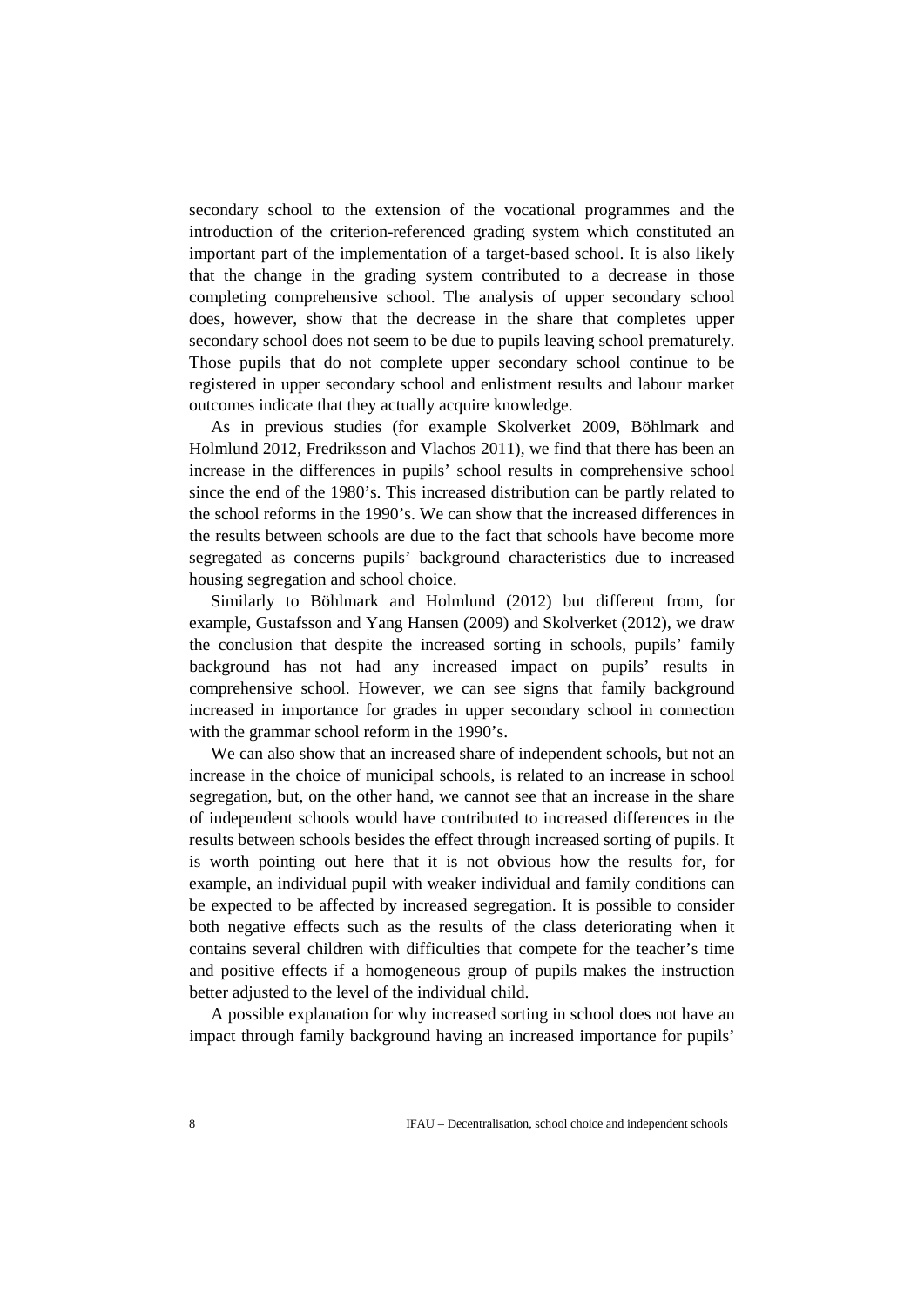school results could be that the resource allocation succeeds in completely compensating for schools having increasingly different conditions. However, we do not find any sign that the resource allocation would have become more compensatory due to the municipalisation. There was a strong increase in both teacher density and quality-adjusted teacher density in the years before the municipalisation. Then, there was a strong decrease before the levels had been stabilised, but in the year 2006, they had not yet reached the levels before the municipalisation. Only a small share in the differences in resources between schools can also be explained by differences between municipalities. The allocation of resources is thus mainly explained by the differences in the allocation between schools within municipalities and this decreased somewhat in connection with the municipalisation. However, there is a compensatory element in the resource allocation, but it is weak and has not increased to any considerable extent which might indicate that the resources at the end of the period do not compensate sufficiently for the increased differences in the conditions between schools. Thus, there does not seem to have been any increased compensatory element in the resource allocation that has counteracted an increased impact of the importance of family background for pupil results.

When we study the municipal curricula, we find that the municipal school policy does, in many cases, have limitations in how concrete it is and the relationships between objectives and actions. Not until the end of the 1990's did the municipal curricula begin to contain wordings about the follow-up of results with a focus on pupil performance. The emphasis of the municipalities on equivalence, the compensatory task of schools and teacher competence must also be considered to be very weak. An analysis of the curricula thus confirms the picture that has previously been presented in SOU 2014:5. However, there are differences between municipalities of different size and, in general, municipalities in metropolitan areas seem to have had a clearer and more active local school policy than municipalities in the countryside, which might be explained by the fact that there are scale advantages in developing school policy and organising the school system, which can be put to better use in areas with a larger stock of pupils.

Altogether, the analysis of municipal policy and municipal school resources does, however, show that there is no evidence that changes and increased differences in school policy and resource allocation at the municipal level which are due to the municipalisation reform would have driven the decline in school results. Like previous studies, we can, however, see that the increased school choice and the independent school reform seem to have affected the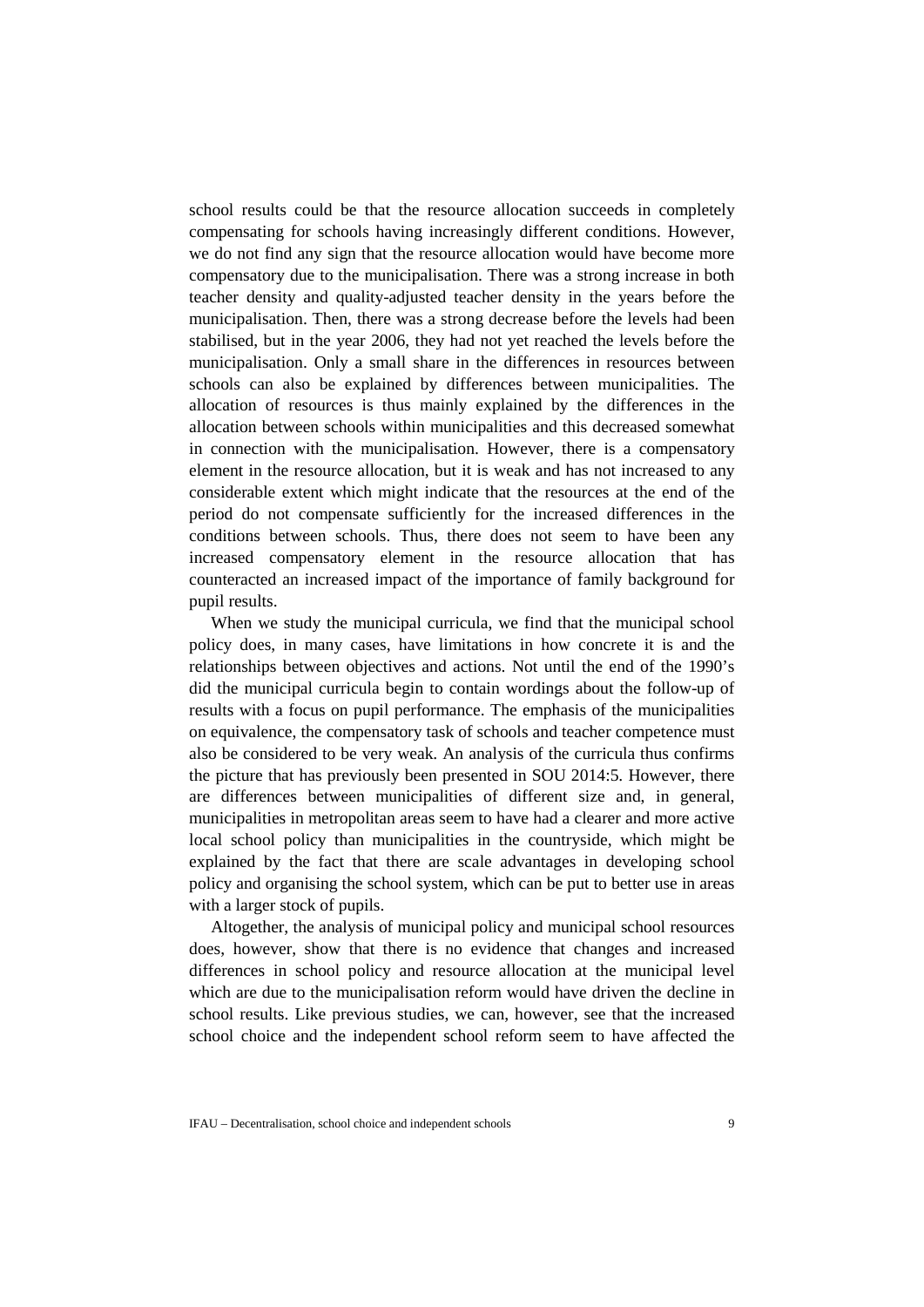average results in a positive direction, but that the effects are small. Thus, there is nothing to indicate that the school choice reforms could serve to explain the general decline in the results in Swedish schools even if they have contributed to an increased sorting of pupils.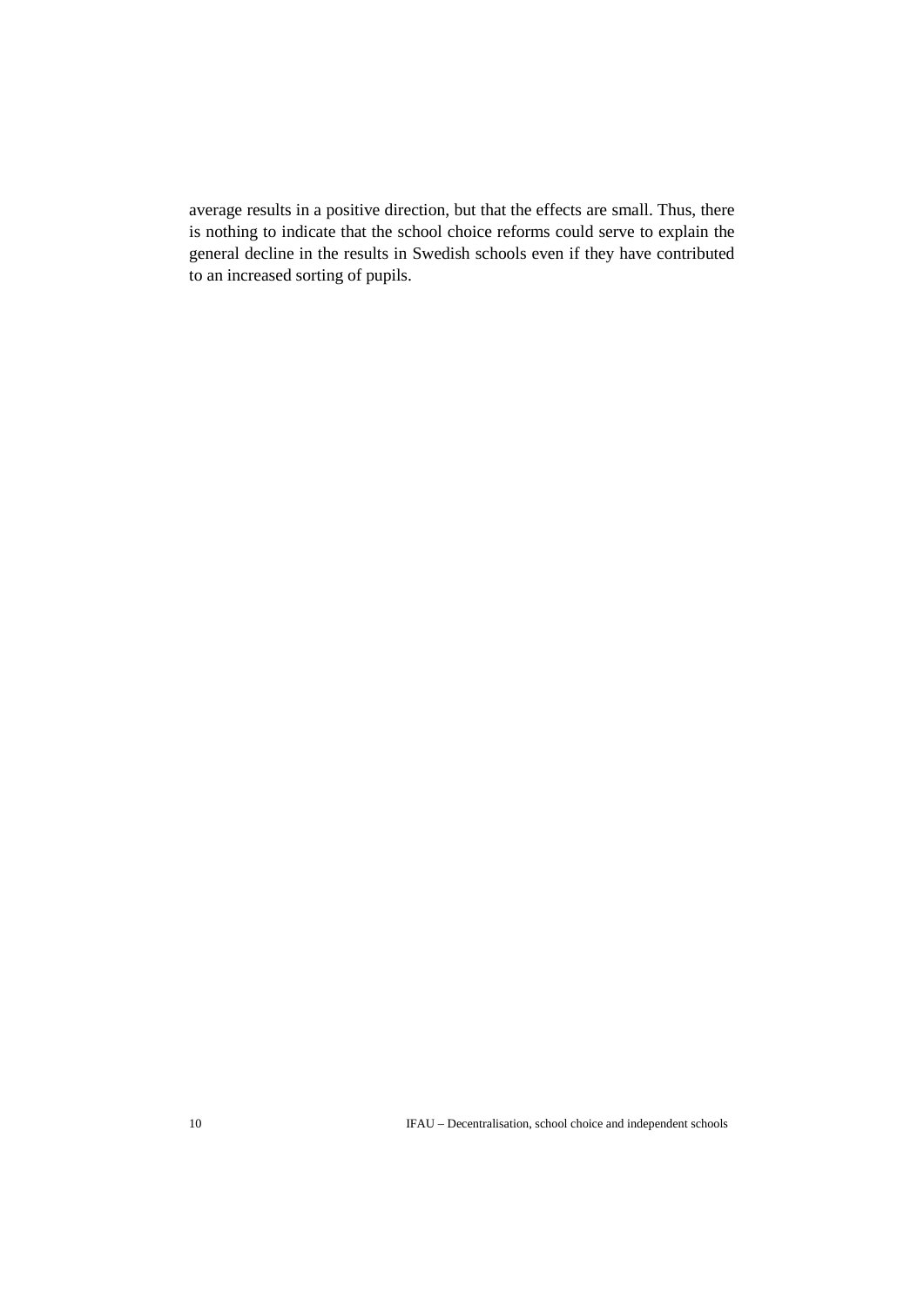# **2 The school reforms of the 1990's and the Swedish school system**

Swedish society underwent large changes in the 1990's. The economic crisis had severe effects on employment and the state finances. There was an increase in the size of pupil cohorts at school and Sweden did also receive large streams of refugees. From the mid 1990's, there was a strong increase in the income differences in society. In this period, a number of revolutionary school reforms were launched: the municipalisation, result-based and target-based management of schools, independent school choice and the possibility to establish independent schools.

In order to comply with the government commission that IFAU has been assigned, i.e. to evaluate the large school reforms of the 1990's, we have in this report chosen to describe and analyse what the school trend has looked like just before, during and after this reform period. This is done by describing the pupils at school, the trend in the pupils' school results, the municipal school policy, school resources, the independent school choice and the emergence of a school market. Finally, we try to relate the importance of these factors to the development of the school system. In this concluding chapter, we summarise the main results from the different parts of the report and on basis of these conclusions, we discuss how the school reforms of the 1990's affected the school results and equivalence in schools for Swedish pupils.

### **2.1 The pupils in school**

Demographic changes, migration flows and an increased income distribution mean that there was an overall increase in the distribution of pupils' school conditions in the 1990's. If we compare the population of pupils in the year 2006 to the end of the 1980's, we find that parents did, on average, have a higher education at the end of the period, but that there had been an increase in the income distribution so that more people were relatively poor. Moreover, a larger share of the pupils was foreign-born. An increasing share of the pupils that were born abroad does also arrive after the age when children start school, which affects both the conditions for individual pupils and for schools.

An important conclusion in the analysis of the changed composition of pupils is that there has been an increase in the differences between schools when it comes to pupils' school conditions. This increase in school segregation is largely the result of an increased housing segregation. When we study the increased differences between schools as concerns children's family incomes, they do, however, seem to be driven by changes in the general income distribution, rather than an increased segregation *per se*. If we hold increased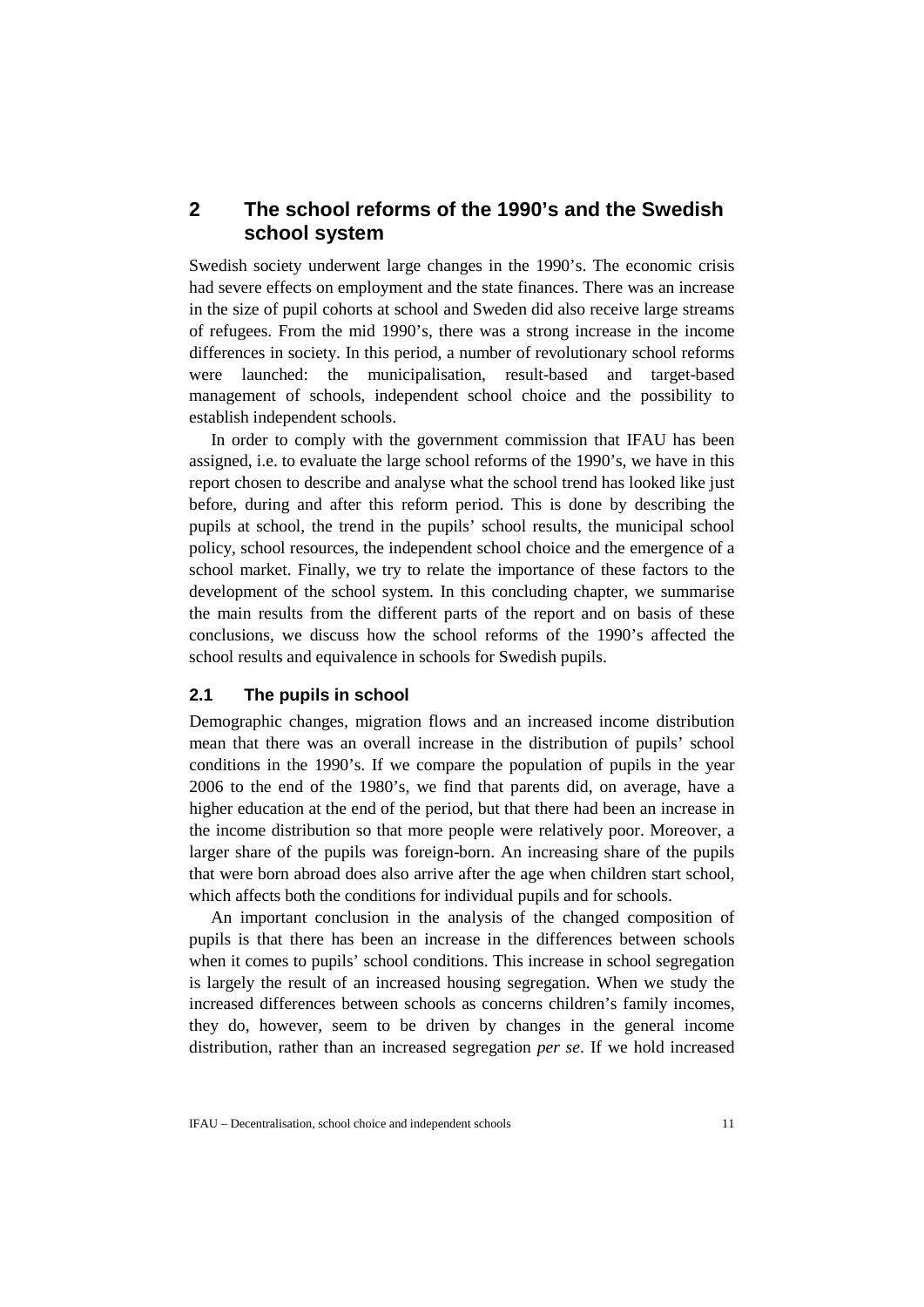income differences constant, there is only a small increase in the distance between schools with the best and the worst conditions. The change in the distribution between schools as concerns the share of recently arrived and the share of foreign-born children is also partly due to changes in the migration flows and fluctuations in the number of births. However, we do find that overall, there has been an increase in the school segregation between children with a Swedish and a foreign background, respectively, but a decrease as concerns the education of parents.

# **2.2 The trend in school results**

Our survey of the trend in the results at Swedish schools gives a clear – although somewhat pessimistic – picture of the school trend. The picture of participation in studies is somewhat brighter; it has increased in all parts of the educational system. However, there was a strong decrease in the flow through the school system in this period, in particular in upper secondary school, but to a certain extent also in comprehensive school. There was an increase in the share of pupils who did not complete upper secondary school in connection with the extension of the vocational programmes and when introducing the system with grades for individual courses and it can thus be related to the introduction of target-based management in the school system. In contrast, we find that these pupils were still all enrolled in upper secondary school. The increase in the share that do not fulfil the requirements for obtaining a final grade does not have any clear impact on deteriorated enlistment results or a worse entry on the labour market. This strengthens the impression that the increase in the share that does not complete upper secondary school is due to changes in the regulatory framework rather that a decrease in student participation.

There has been a considerable decrease in the school results of Swedish pupils in the period studied. The knowledge of particular subjects has decreased in all subjects that have been studied, as concerns reading comprehension, mathematics as well as the natural sciences. The results for Swedish pupils are around the OECD average at the end of the period. Our survey shows that the school results have fallen at all levels of the educational system, at least from year 4 to upper secondary school. A central conclusion in this report is that this decline in Swedish pupils' knowledge starts at an early age and seems to precede the large school reforms of the 1990's. There has been a considerable decline in the results already in years 4 and 6. It should thus be possible to find the reason for this decline in the early school years, in pre-school or outside school. Those declines that occur at an early stage seem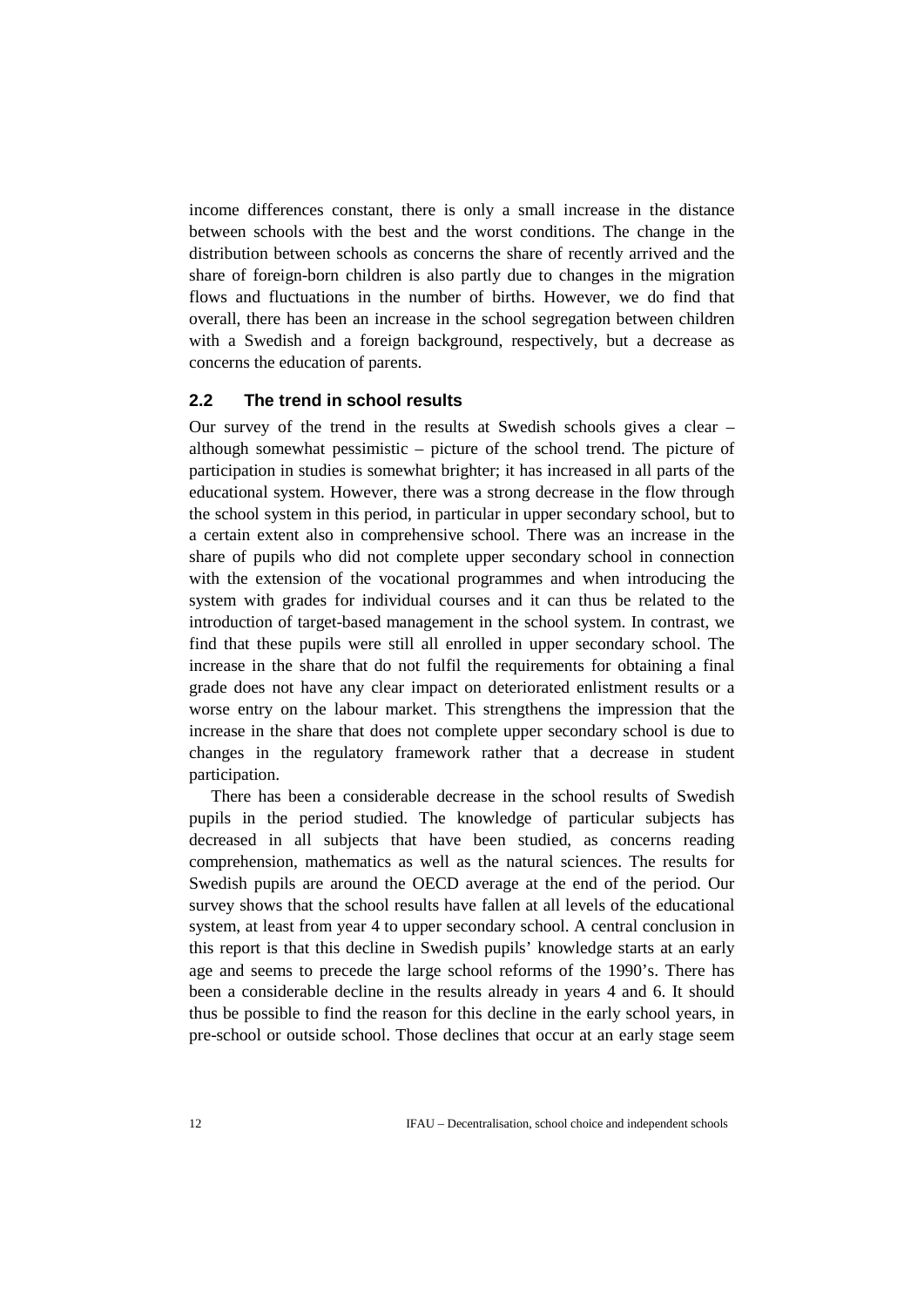to persist also later in life and there is a large correlation between the trends in the results at different levels in the system for the same cohorts. The general decline in comprehensive school does also seem to have deteriorated further between comprehensive school and upper secondary school.

The trend in the differences between school results between different pupil cohorts does not show any uniform pattern. In general, there have been small changes in the differences between the cognitive abilities of low- and highpreforming pupils. This indicates that the decline in the results has affected the whole distribution. The reasons for the decline in the results should thus be sought in changes that have affected all pupils.

However, there was an increase in the distribution of grades in comprehensive school in connection with the introduction of the criterion and knowledge-related grading system and in connection with the impact of school choice and the establishment of independent schools. However, there was an increase in the share of pupils with really low grades already before the change in the grading system, while the share of pupils with the very top marks took off at the introduction of the criterion-referenced system. Previous research has shown that these increases in the differences in grades are partly due to grade inflation, which is something that we also confirm.

However, there is nothing to indicate that family background has, in general, become more important for pupils' results today than 25 years ago, even if establishing the trend entails certain methodological problems. There does not seem to have been any considerable change in the differences in school results between native and foreign-born students. For recently arrived pupils, the grades in comprehensive school have declined somewhat, among other things in connection with the introduction of a criterion-referenced system in comprehensive school.

The implementation of the school reforms of the 1990's does thus not seem to have constituted the starting point of the knowledge decline in Swedish schools. But the reforms might have affected an already on-going trend. Since the general decline in the results can be observed already in grades 4-6, and has not lead to any considerable increase in the distribution, it should be possible to find the reasons for the initial fall in the very first school years or in pre-school and in changes that have affected all pupils. It is not possible to exclude that the knowledge decline might be due to factors in the surrounding world outside the school.

The increasing differences in the grades between municipalities and schools coincide in time with the decentralisation reforms. As described above, the distribution in the results does mainly seem to be due to an increased sorting of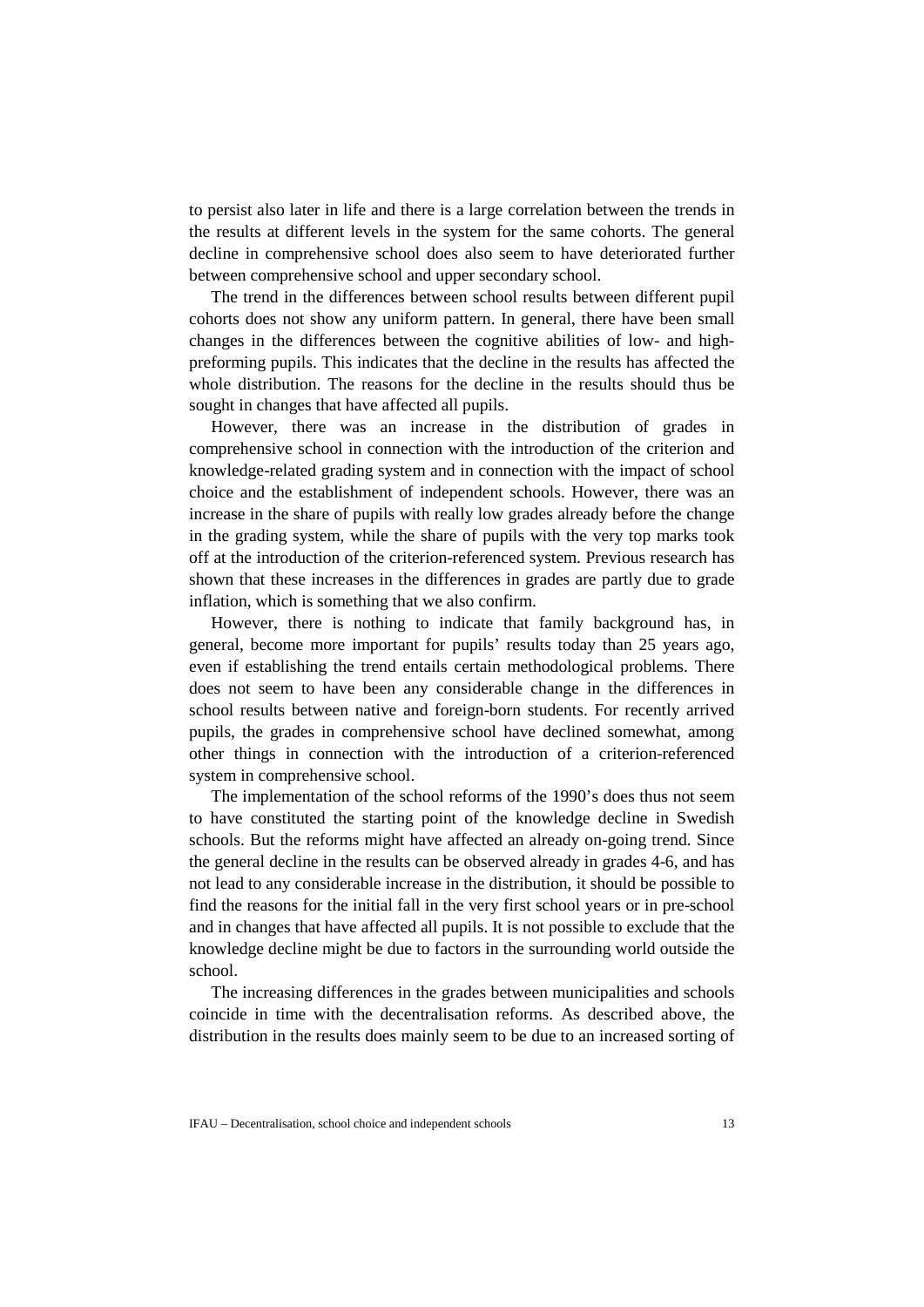pupils and to a smaller extent to differences in school quality or the evaluation of knowledge. The increased sorting between schools does largely seem to be due to increased housing segregation, which could, of course, also indirectly have been affected by the reforms. However, the differences in pupil sorting and school results do seem to have increased somewhat more between schools than between housing areas, which might be explained by an increased presence of school choice and the establishment of independent schools. There are thus signs of a relationship between school reforms and the increased differences between schools.

#### **2.3 School policy in the municipalities**

We study how, after the municipalisation, the municipalities took on their responsibility for schools by studying the municipalities' curricula. A general conclusion is that curricula constitute weak steering documents for schools. The contents are partly governed by national steering documents and the national school policy has an impact through a common trend in how curricula develop in certain respects.

During the first years with the municipalities as the responsible authority, most municipalities lack clear knowledge objectives and tools for following up the pupils' results. This responsibility had been given to the municipalities, but it is obvious that there was no functioning local structure for how this was to be implemented in practice. The curricula do thus confirm the picture that was presented in SOU 2014:5. Thus, it is possible that the first curricula were more about describing what the work in schools was actually about at the time of the municipalisation than being well-functioning steering documents.

The municipalities were to stipulate prioritised areas in their curricula. The share of municipalities with clear priorities in their curricula is initially very low but there has been a gradual increase over time. The task of schools that concerns knowledge is among the most common prioritised areas, while teacher competence or personnel supply and equivalence are only prioritised by a few municipalities.

The curricula show that initially, there were no possibilities for the municipalities themselves to take responsibility for evaluations and follow up of pupils' results and the school trend. Due to the requirement for quality reports, the municipalities are obliged to take a certain responsibility and it is also in that case that The Swedish National Agency for Education provides guidance to the municipalities about how they are to deal with the responsibility for evaluations. The emphasis on the work of schools on pupils' results and follow-up is thus more obvious in the mid 1990's. It is getting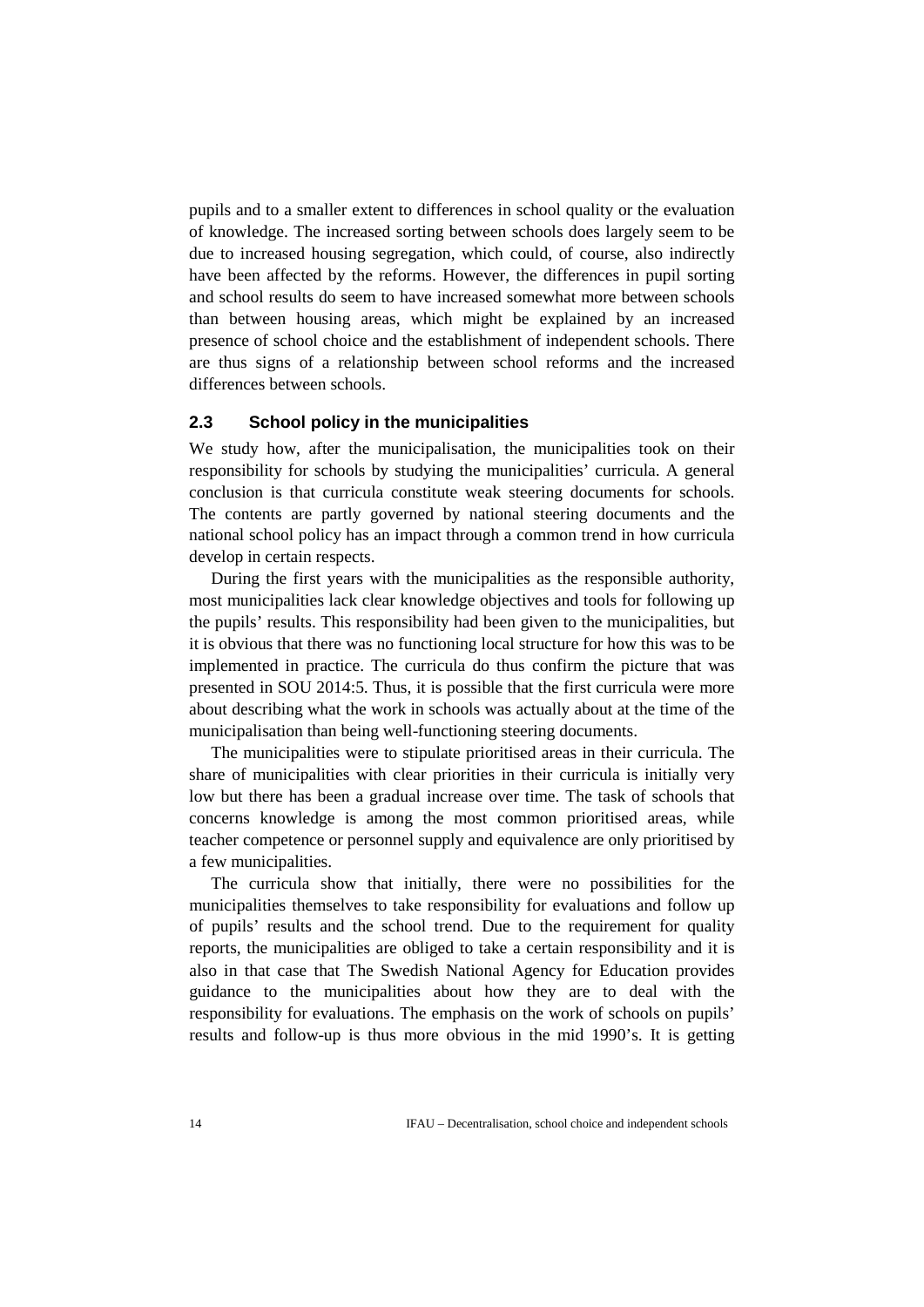slightly more common that municipalities formulate knowledge objectives although the share of curricula with objectives that are sufficiently clear for it to be possible to follow them up and evaluate them is relatively low. Moreover, curricula are seldom clear about what measures that are to be taken for the stipulated goals to be achieved and it might be questioned whether the curricula worked as steering documents in this sense.

The majority of the municipalities mention the term equivalence in their curricula but also in this case do the curricula lack in clarity. It is interesting to note that there is a decrease in the discussions in curricula about school compensatoriness as concerns resource allocation over time. This also applies to the treatment of questions concerning staff and competency.

The treatment and discussion of the term equivalence in the curricula are very limited. This might seem surprising in the light of the intensive discussion about the objectives of equivalence that is being pursued today. It is also interesting that the municipalities to a decreasing extent seem to consider supply of staff and teacher competence as something in which they should be involved. The municipalisation reform did, in fact, mean that the municipalities became responsible for teachers' further education. SOU 2014:5 and Stenlås (2009) also point out that they did not take on this responsibility. One interpretation of this is that individual municipalities did not consider themselves to be sufficiently large agents to have an interest in or a possibility to affect the supply of competence.

### **2.4 School resources**

An important consequence of the responsibility for the schools being transferred to the country's municipalities was that the municipalities became responsible for the resource allocation and got the employer's responsibility for teachers. One objective of the municipalisation was, in fact, that the resource allocation should become more appropriate and adapted to local needs and prioritisations. By creating measures for teacher density and teacher quality at the school level, we follow the trend for teacher resources in schools and the municipalities from the end of the 1980's and onwards and can thus study how resource allocation, teacher competencies and school compensatoriness are changed.

There were no significant changes in teacher competence – measured by age and educational level – between 1989 and 2006. However, relative teacher competence (measured in this way) has deteriorated as compared to other employees who have in general become more educated during this period. We also find that the inflow of teachers at the senior level of comprehensive school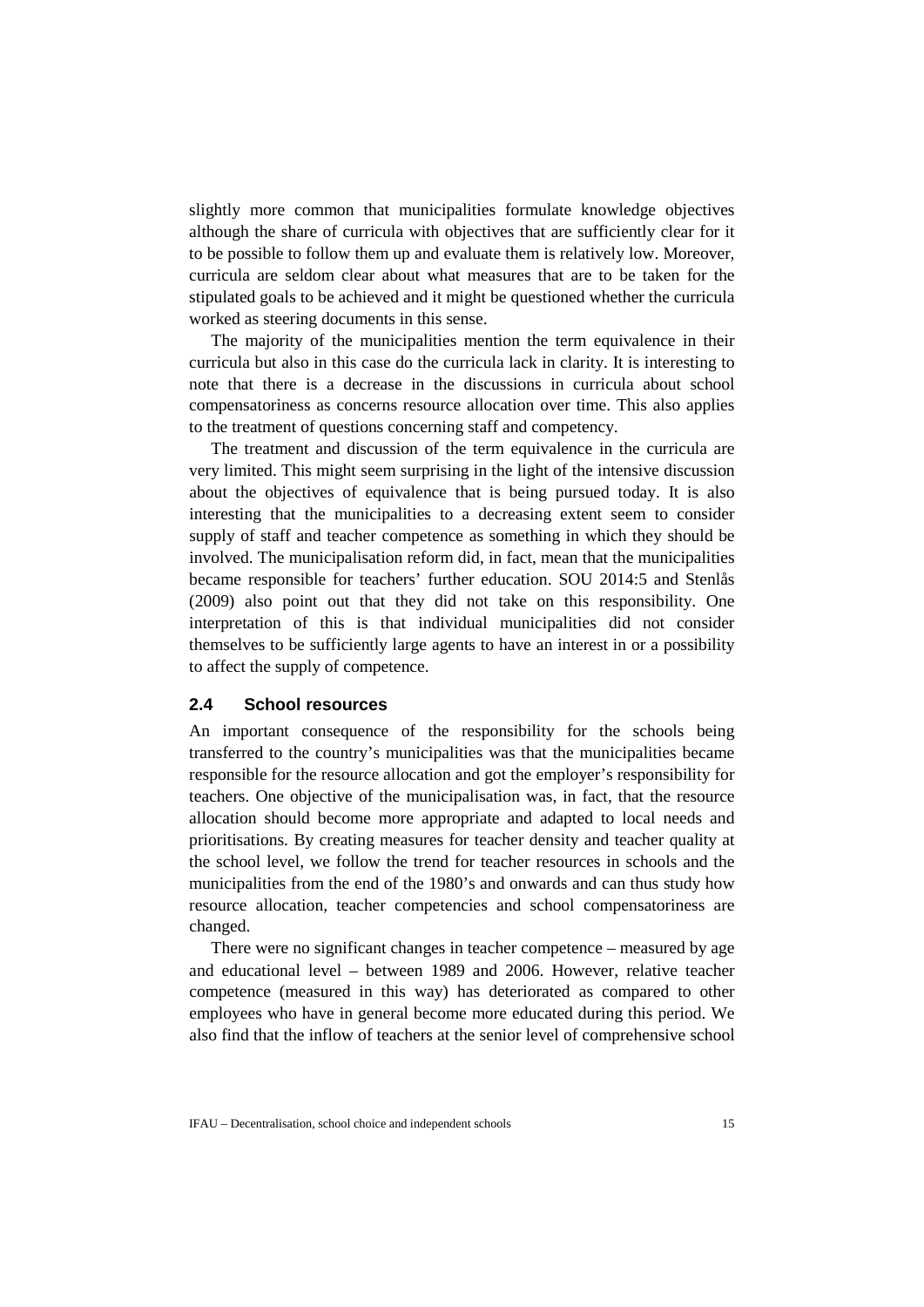since 1992 consists of a relatively less well selected group over time; they have relatively worse grades from upper secondary school and worse enlistment results in 2006 as compared to 1992. If we more specifically study teacher competence, we find that the share of teaching that is carried out by qualified teachers has decreased from about 80 per cent to 60 per cent both in comprehensive school and upper secondary school. Besides the fact that they lack a formal teacher education or the qualifications to teach their subject, nonqualified teachers generally have a lower educational level and less experience (are younger) than qualified teachers. This trend, which indicates a weakening of the competence of teachers, started already before the implementation of the studied reforms. It is difficult to say how the reforms of the 1990's have contributed to this trend, besides the fact that they do not seem to have slowed it down in any way.

When we study the school resource trend between 1989 and 2006, we both study average teacher density and the corresponding measure adjusted for teacher age and educational level. In comprehensive school, there was a decrease in the teacher density in the whole distribution in the first part of the 1990's, but it has also increased somewhat in the 2000's. The distribution in teacher density between municipalities decreased somewhat in connection with the large school reforms at the beginning of the 1990's, after a large increase in the preceding years. If we instead study the corresponding distribution between schools, there is instead an increase in the differences in connection with the reforms.

For quality-adjusted teacher density, we do instead see a similar pattern but the differences between schools are larger than the differences between municipalities. The trend over time follows the same pattern as that for teacher density but the dynamics is stronger; there was a strong increase in the distribution in connection with the reforms and then there was a slight decrease but it remains at a considerably higher level than before the reforms. When we study upper secondary school at the school level, we do not observe any considerable change over time. There might have been some increase in teacher density for the median pupil in the 2000's.

In this period, there is a doubling of the staff that are not teachers in comprehensive school. This is due to the fact that after school centres were gradually transferred to the school system. If staff at after school centres is removed, we see a small increase for the median pupil at the municipal level but no increase when we study the median pupil on basis of those resources that exist at schools. As concerns staff dealing with pupil welfare (school nurses, welfare officers etc), the supply for the median pupil has been constant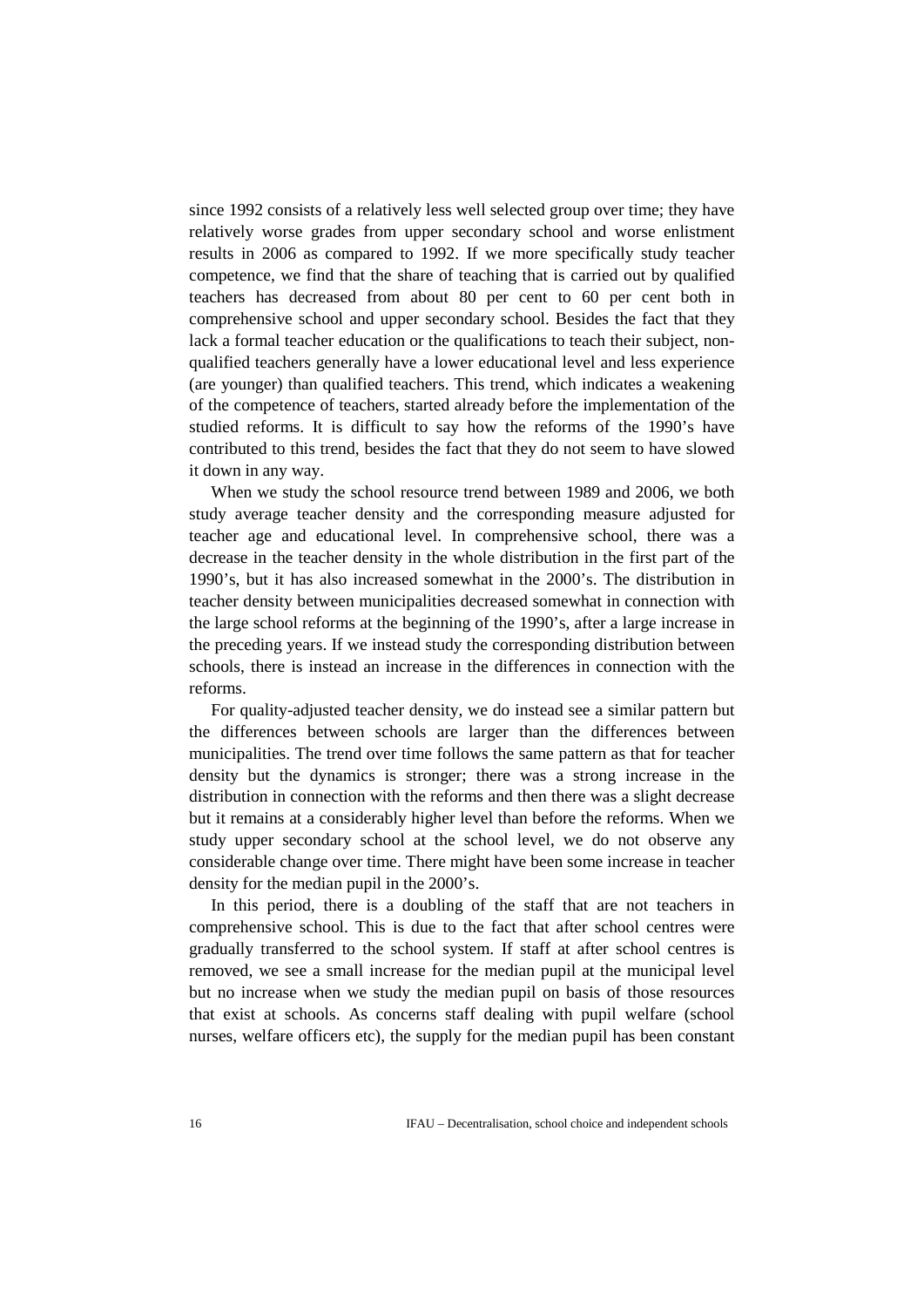since 1996, when we have data on professions. However, the distribution between schools is large and certain schools do not have any employed staff dealing with pupil welfare, but there has been no change in this pattern.

The resource allocation in schools is weakly compensatory. Schools with pupils with weak background characteristics have more resources, as concerns teacher density and quality adjusted teacher density, than other schools. But the teacher salaries are higher where pupils have strong background characteristics, which might indicate that the competence is higher among teachers in these schools or that the wage level is higher for other reasons in schools in favoured areas. It is also obvious that there are larger differences between schools within municipalities than between municipalities. There is no change in this pattern related to the municipalisation and there is nothing that indicates that there has been any change in the allocation of municipality resources in the period studied, i.e. between the years 1986 and 2006. There might have been a slight increase in the differences in resources between schools with pupils with strong and weak background characteristics in the period studied, but overall, it cannot be said that there has been a decrease or an increase in the compensatory resource allocation of schools. Against the background that there has been an increase in the differences in pupils' background characteristics between schools due to increased sorting, it is, however, possible that, in absolute terms, the school system is less compensatory at the end of the period than before the school reforms of the 1990's.

## **2.5 The school market**

The Swedish school market has developed from an almost inexistent share of pupils enrolled in independent schools at the beginning of the 1990's, to there currently being close to 15 per cent in comprehensive school and more than 25 per cent in upper secondary school. There has also been an increase in the share that chooses another municipal school. School choice is not exercised in the same way by all pupils. We can see that pupils with good possibilities of succeeding at school have a larger probability of being enrolled in a independent school as compared to other pupils. However, there has been a decrease in the distortion in the social distribution over time so that independent schools now exist in more places and to a larger extent. However, 15 years after the independent school reform, there are still socioeconomic differences between pupils in independent schools and municipal comprehensive schools, while the differences have largely disappeared in upper secondary school.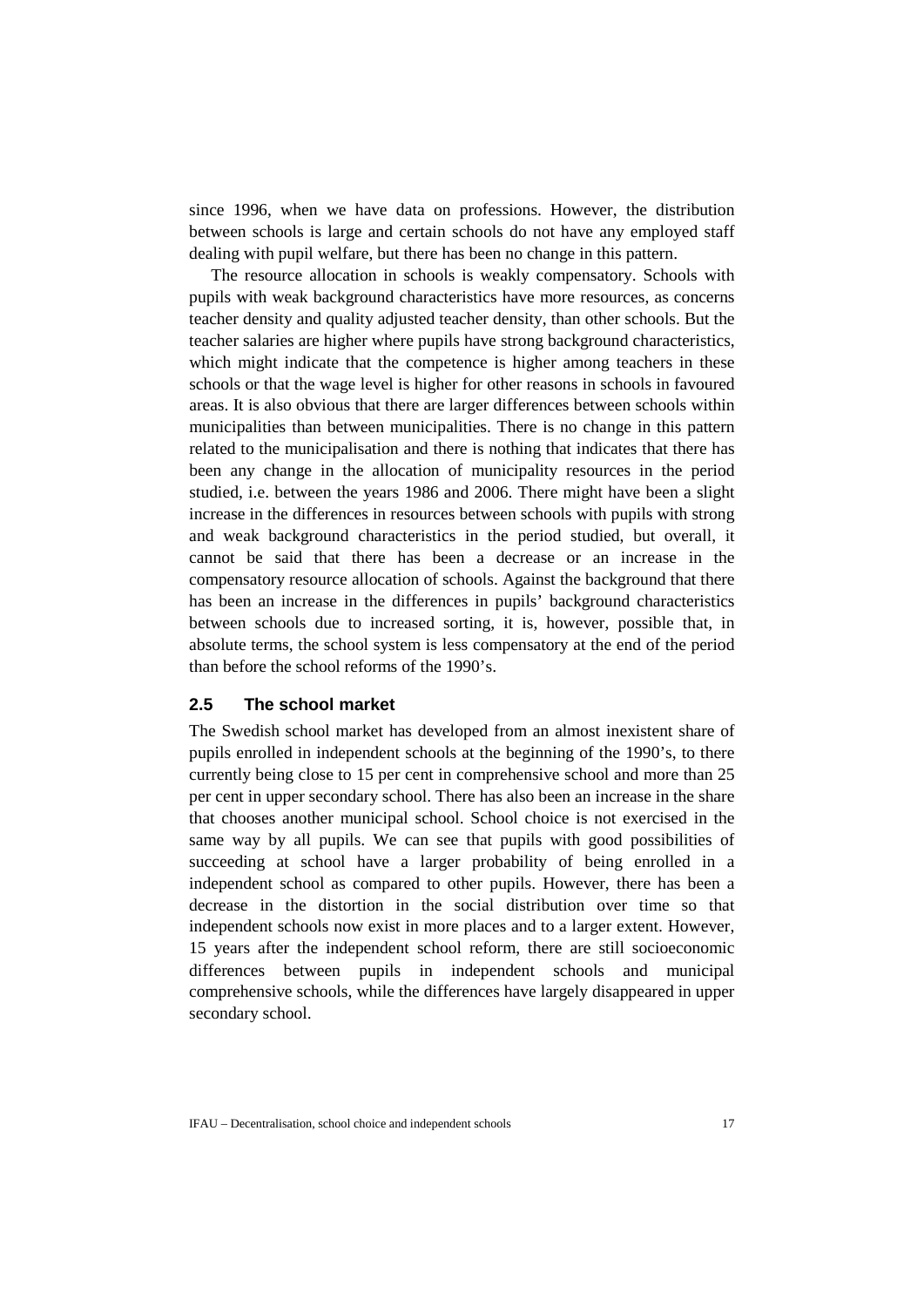When we studied the establishment pattern for independent schools, we can see that they have mainly been established in metropolitan areas, where the population has a higher education and the share of pupils with a foreign background is higher than in the rest of the country. When we instead study how independent schools are established within municipalities, we also see that there is a larger presence of independent schools in housing areas with many pupils, a higher educational level and the share with a foreign background.

An important result is that the choice of being enrolled in an independent school or in the municipal school is affected by the composition of pupils in the local municipal school. When the pupils in the municipal school have strong background characteristics, those pupils that have good possibilities of succeeding in their studies are more likely to remain in the municipal school sector, as compared to a situation where the municipal school has a weaker pupil population.

Establishment patterns, independent school choice and municipal school choice mean that pupils' family background have become more important for what school that the pupil attends. At the same time, one objective of the school choice and independent school reforms was to give families increased freedom and diversity in the educational system. Thus, it is also possible that the increased sorting of pupils between schools (in this case between the private and the municipal sector) is due to this particular diversity and that schools have adopted profiles in order to attract specific groups of pupils and that family preferences now have an increased impact. Thus, there is potentially a contradiction between equivalence and diversity.

We also study how resources have developed in independent schools and municipal schools. Initially, independent schools had more teacher resources than municipal schools, but the relationship has been the opposite since the turn of the century. We also find that the resource allocation in the independent school sector is more compensatory (in the sense that it varies depending on the pupils' background characteristics) than in the municipal school sector and that this is mainly driven by a low teacher density in independent schools with pupils with strong background characteristics.

However, there are arguments for why school competition might have increased the grade inflation and that competition between schools might lead to an adjustment in the programme supply. A school market that is subject to competition might also mean that pupils change schools more often. In fact, we do find that the grade inflation is stronger in municipalities with more school competition. Similarly to Vlachos (2010), we do, however, find that an increased share of independent schools can only serve to explain a smaller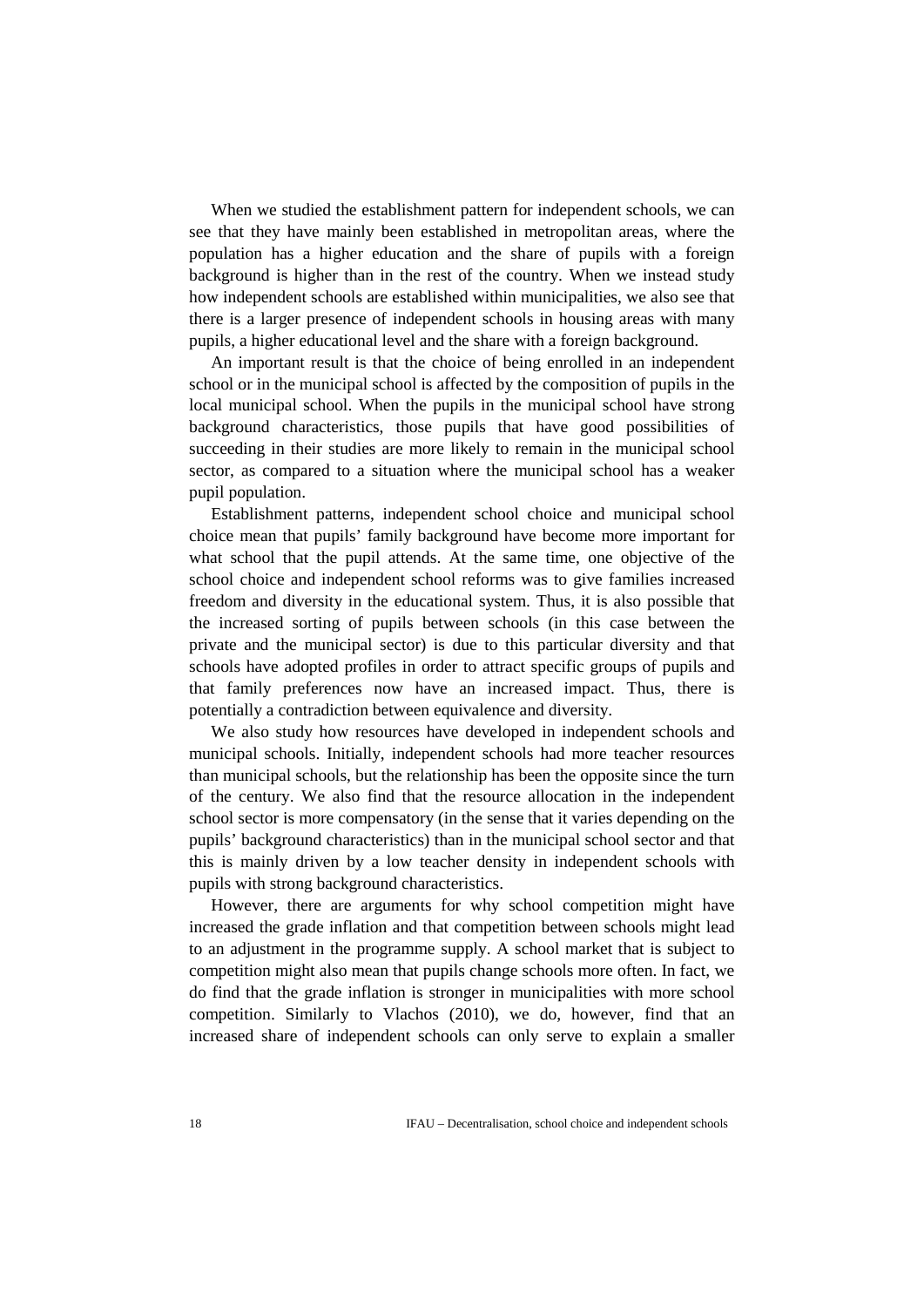share of the grade inflation after the introduction of the criterion-referenced and knowledge-related grading system. Competition from the independent school sector does not seem to have any relationship with the probability of changing schools, but there are certain signs that the municipal upper secondary school adjusts its supply of programmes to the competition.

## **2.6 Municipal school policy, resources, school choice and independent schools**

In the last analytical chapter of the report, we study what municipality characteristics that co-vary with municipal school policy, as it is expressed in the curricula. In general, it is difficult to systematically explain the differences between the municipal curricula. We do, however, find some interesting patterns. For example, we see that municipalities with a large share of foreignborn pupils and relatively large school segregation have a clearer focus on questions that concern equivalence and the compensatory task of the school in their curricula. Municipalities that focus on the compensatory task are also more prone to redistribute resources to pupils with weak background characteristics. However, changes in the contents of the municipal curricula do not seem to be reflected in changes in school resources.

We also analyse whether changes in the resource allocation of the municipalities to schools have been of any importance for the trend in school results. We do not find any relationship between changes in school resources and changes in school results during the reform period. However, it should be emphasized that it is methodologically difficult to completely take into consideration that resources are redistributed to low-performing groups of pupils and this result must be interpreted with some care.

We reply to earlier research which shows a small positive relationship between the share of pupils in independent schools in the municipality and pupils' school results. A conclusion of this analysis is that the effects of the school choice reforms on the municipalities' school markets cannot explain the decline in Swedish school results.

We find that there has been a positive trend in the metropolitan regions for grades for pupils in year 9 as compared to other parts of the country. At the same time, we see that these municipalities have been better at exactly defining their school policy priorities in their curricula. A possible interpretation is that large municipalities have better conditions for succeeding at being the responsible authority than what is the case for small municipalities. It is also in these regions that school choice has been developed to the largest extent and it is possible that higher grade inflation can partly serve to explain the differences in the grade trend.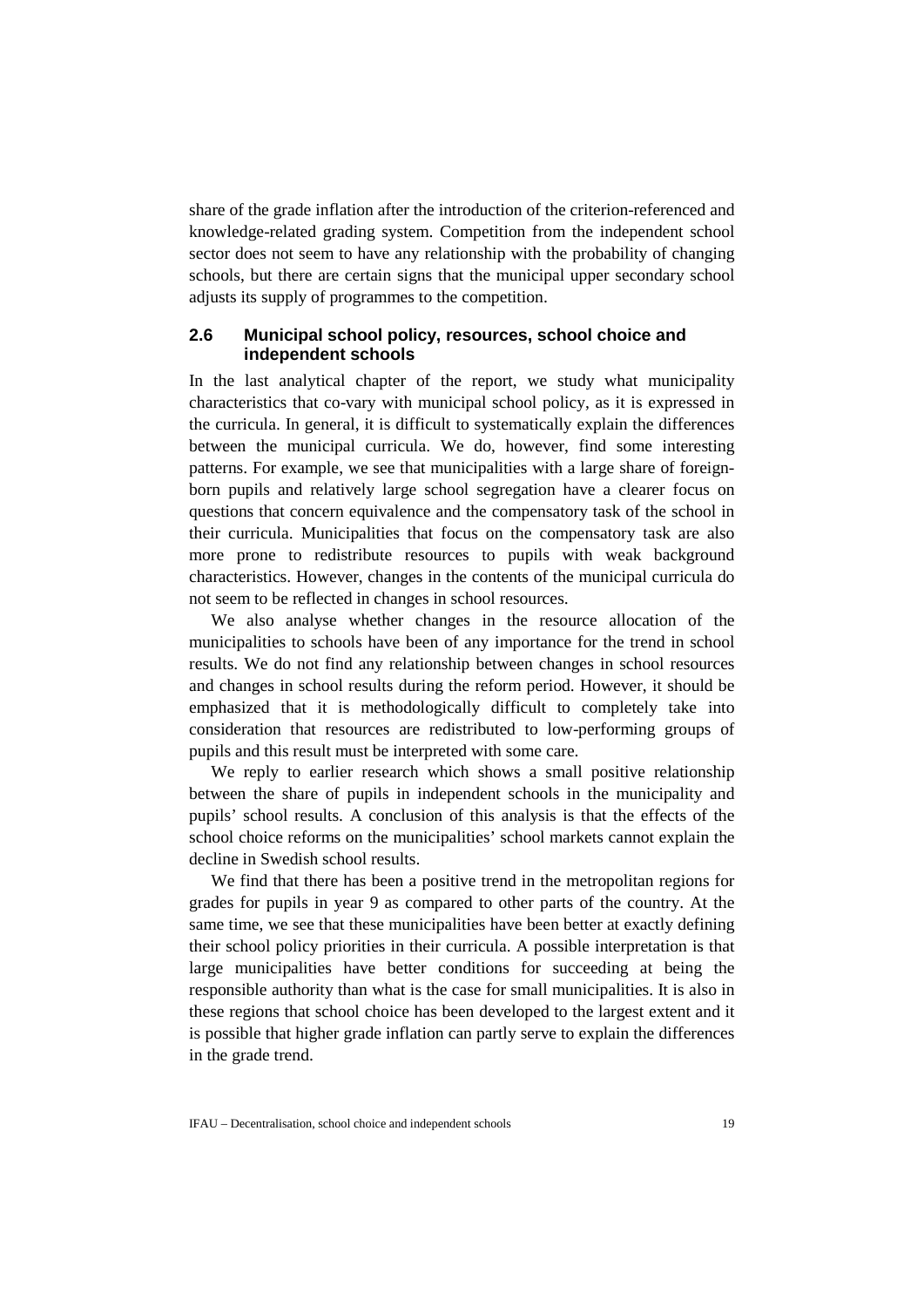We can also see that the differences in grades between schools have increased more in municipalities where there has been a large increase in the share of independent school students as compared to municipalities with no increase in the independent school sector. However, the increased differences in the results can, as we saw in the analysis of the pupils' results, be explained by an increase in pupil sorting in these municipalities. Thus, this means that increased differences in the results can be explained by the changed pupil composition at schools. One possible interpretation of this result is that the increased school segregation has not had any negative (or positive) consequences for pupils' school performance. However, it cannot be excluded that school segregation might potentially have consequences for school work, due to peer effects, that the teaching is adjusted to the level of the group of pupils, for better or for worse, and since school quality, grading and resources are affected by the composition of pupils.

Altogether, the analysis of municipal policy and municipal school resources, the establishment of independent schools or school choice, does show that there is no evidence that changes at the municipal level would have driven the decline in school results. However, the increased diversity in the results between schools can be related to the reforms.

### **2.7 Discussion**

The reforms that were implemented in the school system at the beginning of the 1990's were radical, both for the organisation and management of schools and the pedagogical tasks of the school and the teachers. The right of all pupils to equal schooling was previously guaranteed by the state-run allocation of resources, the assessment of teacher qualifications, and detailed curricula and hourly plans. After the reform, it was the responsibility of the responsible authority, the schools and the teachers to organise the schools and design the instruction so that every pupil was to achieve the objectives of the school and be offered a good and equal schooling. Previously, it was regulated how schools were to be run; after the reforms it was regulated what overall objectives that were to be achieved. After a few years, this was clarified to specify that this concerned pupils' results, measured in grades and national tests. A possible interpretation of the trend is that school equivalence becomes an objective (in the form of knowledge results) instead of previously having been a means (in the form of efforts and organisation).

Previous research shows that there was a decrease in teacher density in the early 1990's and that there was a considerable change in the municipality resources when the municipalities became responsible for schools. Earlier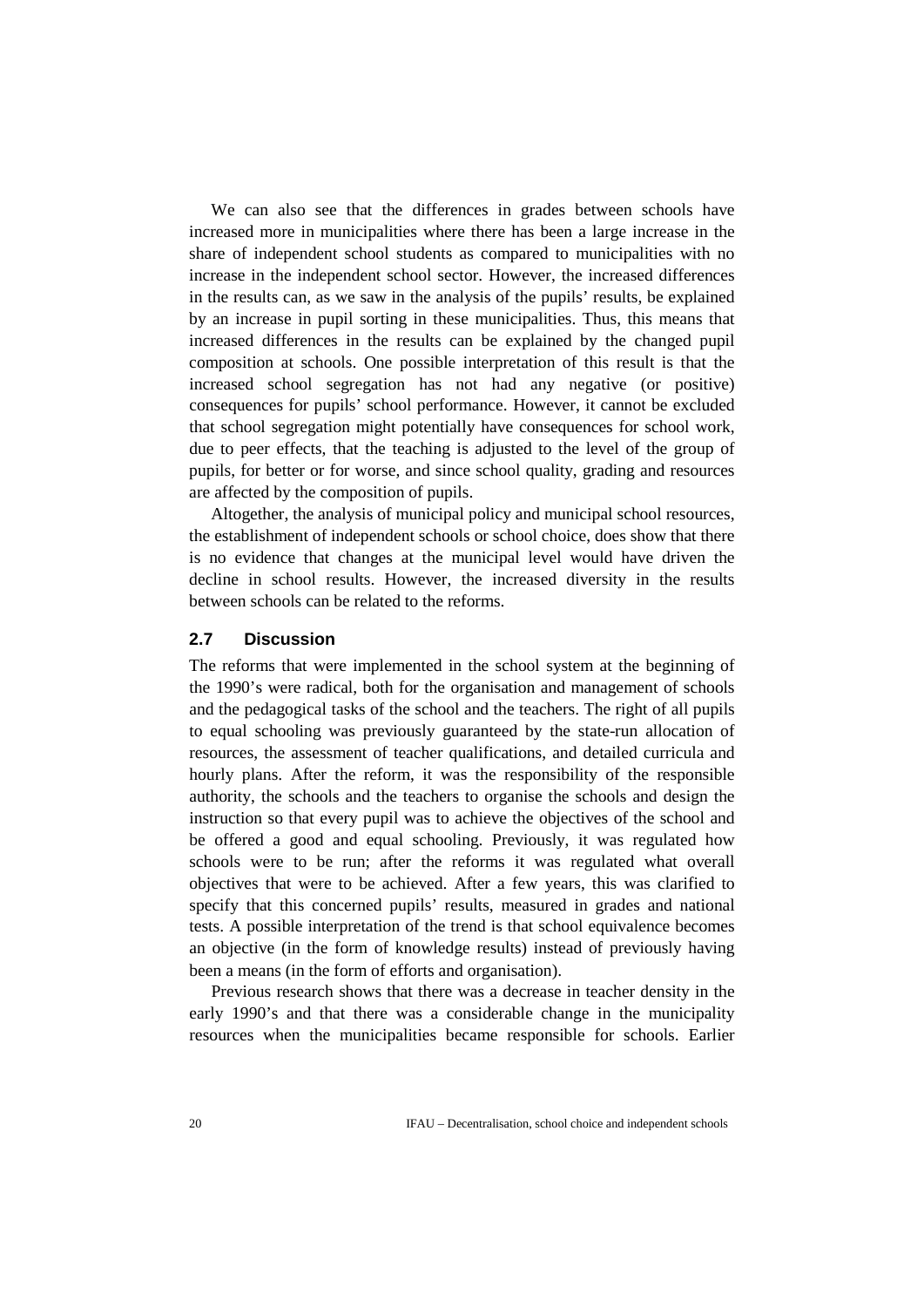studies have also shown that the municipalities were not prepared to take over the responsibility for schools and that the local work in interpreting the objectives of the curriculum and designing the activity in a way that made follow-up and evaluation of the pursued policy and the effects of the development of pupils' knowledge possible did not work. The school choice and independent school reforms have also been studied and frequently debated. One conclusion has been that school choice and school competition have contributed to increased school segregation, have possibly contributed to grade inflation, but have also lead to somewhat improved school results in those municipalities where there has been a larger increase in the share of independent schools. A possible interpretation of the increased variation between schools is that schools have become less equal and that an increase in school segregation is a reason for this. In this report, we have put great emphasis on understanding the decline in school results and on better understanding what drives the increase in the differences on basis of what school one is attending and to what extent this can be related to the school reforms of the 1990's.

One of the most important conclusions of the report is that the decline in the results that has occurred in Swedish schools and that has been given attention in both national and international surveys seems to have started already before the reforms of the 1990's might reasonably have affected the pupils at school. This conclusion has also been drawn by Gustafsson et al. (2014) on basis of the survey on adult knowledge recently carried out by OECD. Moreover, our results indicate that the decline in the results can be observed already before the children reach the senior level of comprehensive school, but that it is reinforced in their teens. This downward trend continues throughout the entire reform period and we cannot exclude that it has been affected by changes in the school system due to the school reforms of the 1990's. In upper secondary school, we can relate the decline to the share of a pupil cohort that completes its upper secondary school studies, to the extension of the vocational programmes and the introduction of the criterion-referenced grading system which was an important link in introducing a school system with target-based management. The analysis of upper secondary school does, however, show that the decline in the share that completes upper secondary school does not seem to be due to pupils officially leaving school. Pupils that do not complete upper secondary school are still registered in upper secondary school and military enlistment results and labour market outcomes indicate that they do actually acquire knowledge.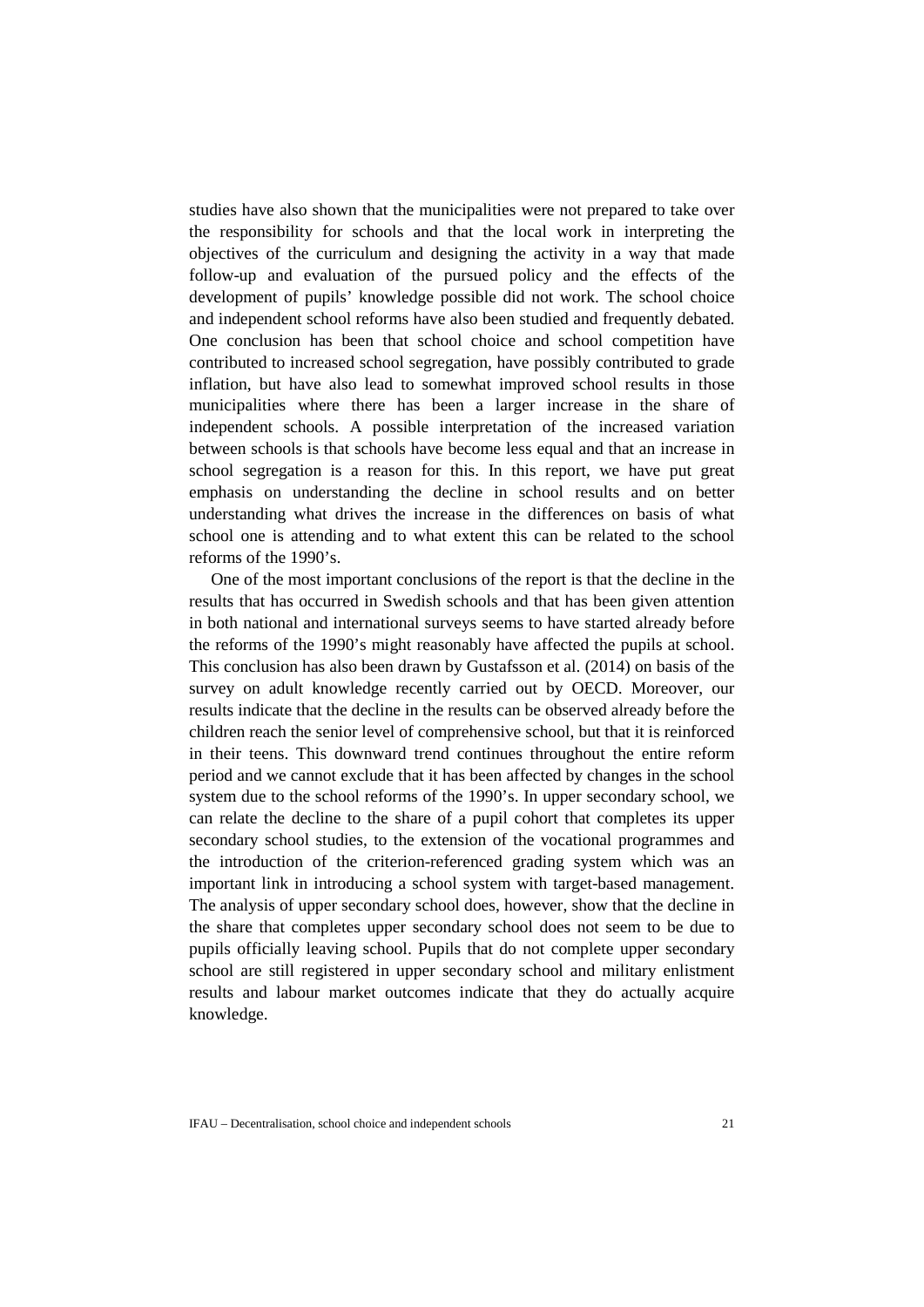As in previous studies, we can see that there has been a strong increase in the differences in the results between municipalities and between schools (Skolverket 2009b, Böhlmark and Holmlund 2012, Fredriksson and Vlachos 2011, Gustafsson and Yang Hansen, 2009). This increase in the distribution can partly be connected to the school reforms of the 1990's. It is interesting that the increased differences in the results can be completely explained by the increase in pupil sorting at schools. Our analysis does also indicate that about half of the increase in the differences in grades in comprehensive school is due to an increase in housing segregation and half can be attributed to school choice which has further contributed to the pupil sorting in schools. We can also show that an increased share of independent schools is related to an increase in school segregation, but we cannot see that an increase in the share of independent schools would have contributed to increased differences in results between schools, beyond the effect through increased sorting of pupils.

We also draw the conclusion that it is the expansion of independent schools and pupils' choice of independent schools rather than the possibility of choosing between municipal schools that have contributed to the increased sorting in schools. This might be explained by how independent schools choose to establish themselves. Independent schools are generally established in municipalities with pupils with stronger background characteristics and once they exist, they attract pupils who on average have somewhat better possibilities for completing school. At the same time, the probability that pupils choose to attend an independent school depends on what the municipal schools is like – pupils with strong background characteristics are attracted to independent schools to a larger extent if the municipal school has an admission area with weak pupil background characteristics. The driving forces for choosing between different municipal schools do not have the same sorting effects, however.

An important explanation for the increased differences in the results is thus that there has been an increase in the differences in the composition of pupils between schools. We find that the differences in the pupil composition in particular concern the share of pupils with a foreign background and the share of relatively poor and rich. These increased differences between schools as concerns the pupil composition are largely due to increased housing segregation, but when the school choice and independent school reforms have an impact, we see that there is a larger increase in school segregation than in housing segregation. Even if it cannot be excluded that housing segregation has been affected by the school choice reforms, it is an important conclusion that the increased housing segregation partly seems to be driven by the fact that the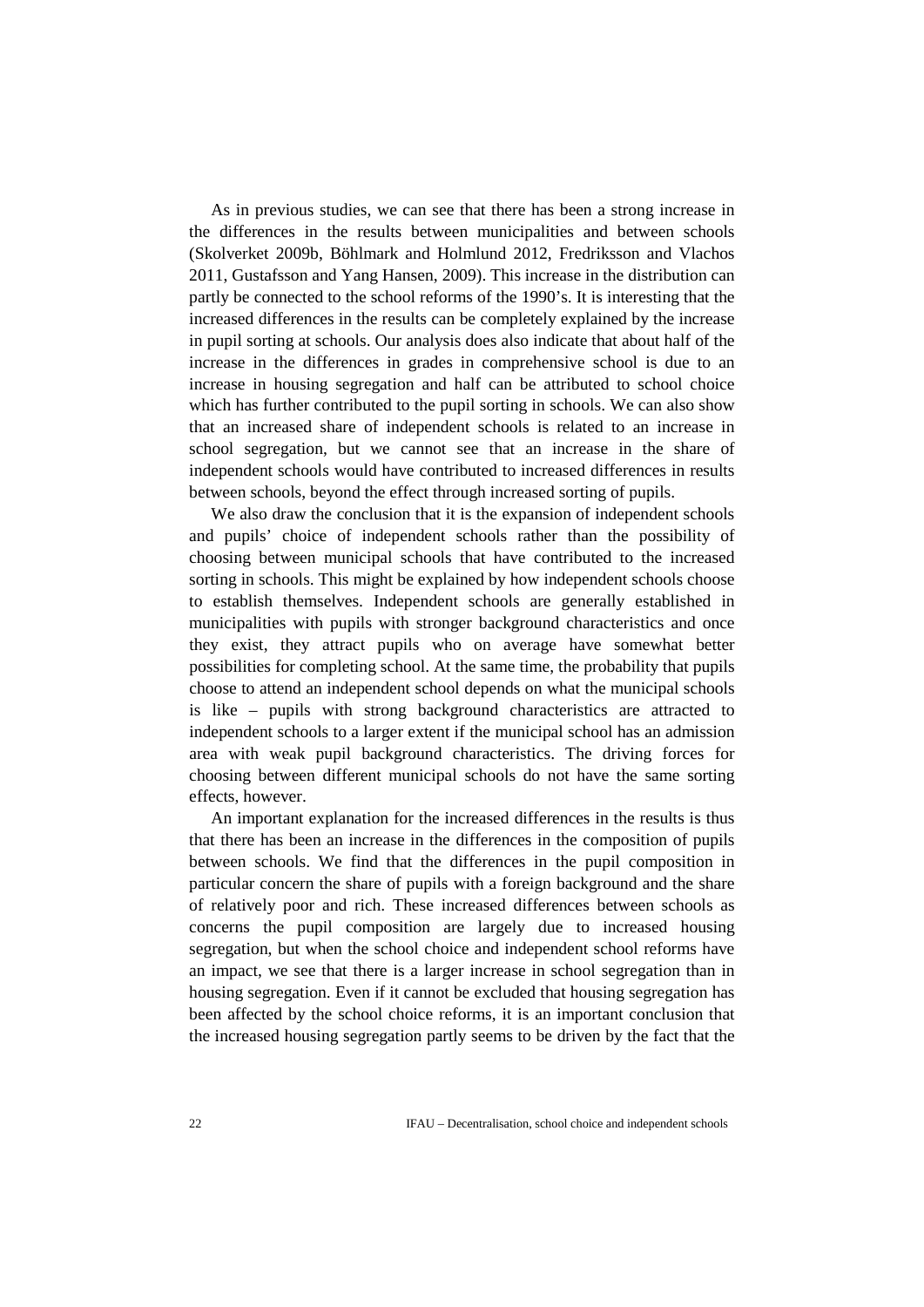composition of pupils in the country as a whole has changed due to an increase in immigration and due to the fact that there has been a strong increase in the income differences in society since the mid 1990's. Areas with many immigrants already in the 1980's do currently have a larger concentration of foreign born, while the changes are small in other areas. The relatively rich or poor live where they have always lived, but the differences are more pronounced today.

Despite increased pupil sorting and deteriorations in pupils' knowledge, we can, similarly to Böhlmark and Holmlund (2012) but different from, for example, Gustafsson and Yang Hansen (2009) and Skolverket (2012a), not see that there was any increase in the relationship between pupils' family background and their results in comprehensive school. But we can see signs that there was an increase in the importance of family background for grades in upper secondary school in connection with the upper secondary school reforms of the 1990's. That the segregation as concerns pupil background characteristics does not increase the importance of the family for pupils' school results indicates that the segregation has not been beneficial for pupils in schools with good conditions, or has disfavoured pupils in schools with weak pupil background characteristics in any disproportionate way. This might be explained by the fact that peer effects, effects of an adjustment of the educational level or other effects on school quality of the composition of pupils in a school are small or cancel each other out. It might, for example, be possible that the quality of education in certain respects is favoured by the groups of pupils being more homogeneous. An important contributing factor might also be that grading is compensatory and that this outweighs or disguises differences in results between schools. The explanation why family background has not had any increased impact on pupils' results might also be due to factors outside school, such as an increasing amount of children having attended preschool and that there has been a decrease in the differences in parents' education (see, for example, Böhlmark and Holmlund, 2012).

One of the starting points for the municipalisation was that the municipalities would be able to allocate resources and organise schools in a more appropriate way to create a more equal school. Another possible explanation why the increased school segregation has not had an impact through an increased importance for the pupils' family background could be that schools have succeeded in their compensatory task. When we study teacher resources in schools, it can, however, be questioned whether this is the case. Like previous studies, we find that the resources in comprehensive school per pupil, measured as teacher density, decreased in the 1990's after an increase at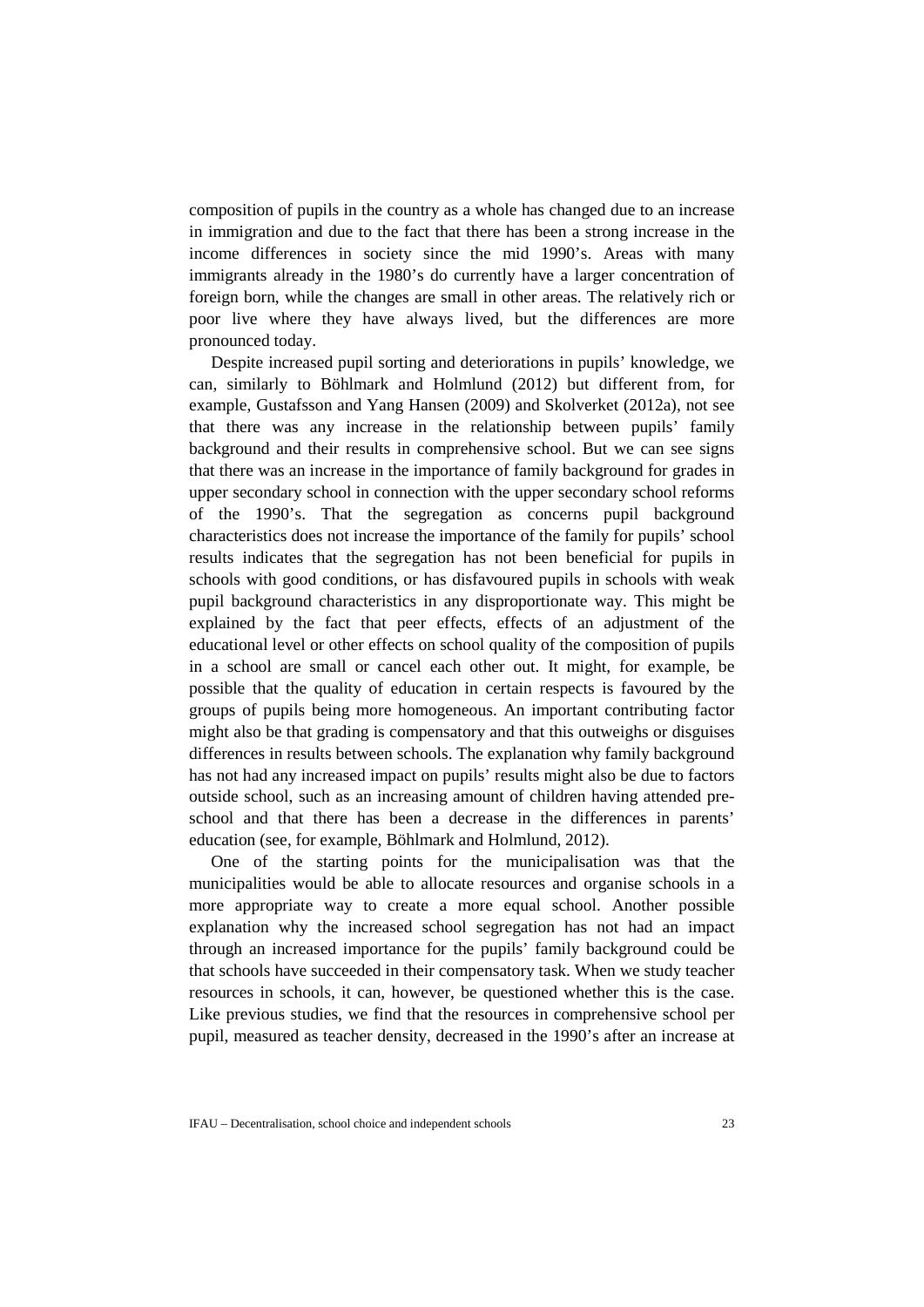the end of the 1980's. There was also an increase in the distribution of teacher density between schools until the municipalisation when there was a decrease in the distribution of resources between schools. If we take teacher competence into consideration, the trend is more dramatic. There was a decrease in the resources for comprehensive school per pupil and there was then a trend with a decrease in the distribution between schools in the 1990's, and then there was once more an increase in the 2000's. However, the resources do not reach the same level as before the reforms. The trend in upper secondary school is much less dramatic and the situation is relatively stable over time.

When we instead study how resources have been allocated among schools with different pupil background characteristics, we find that there is no clear break in the trend in connection with the reforms and there is nothing to indicate that the municipalities were better or worse at allocating resources to schools according to their needs. Overall, the school system has not become more compensatory with relative measures, but not less either. There is nothing to indicate that municipalities have been better or worse than the state at targeting resources towards needs. Since there is a great deal to indicate that schools with weak pupil background characteristics at the end of the period studied have a weaker group of pupils in the absolute sense than at the beginning of the 1990's, it can be said that schools became less compensatory in absolute terms, however. This picture is reinforced when we find that teacher salaries at the end of the period are higher in those schools with the best pupil background characteristics, if we assume that the salary reflects valuable competency.

When we study the trend in school results and school policy in the country's municipalities, we find that the trend differs between types of municipalities. From the mid-1990's, the metropolitan areas are characterised by a stronger trend in grades and a clearer and more tangibly expressed school policy. A possible explanation is that there are large scale advantages in developing school policy and organising the school which can be put to better use in areas with a larger stock of pupils. Despite this pattern, changes in the municipal school policy or resources cannot explain changes in pupil results.

The municipal curricula confirm the gloomy picture that previous studies have given of the municipalities' readiness to be the responsible authority for schools and the employers of the country's teachers in connection with the municipalisation. The municipalities' interpretation of their task, as it is expressed in the curricula, is generally so inconcrete that it is doubtful whether a curriculum could have worked as a local steering document. However, it is evident that large municipalities seem to have had a better ability to formulate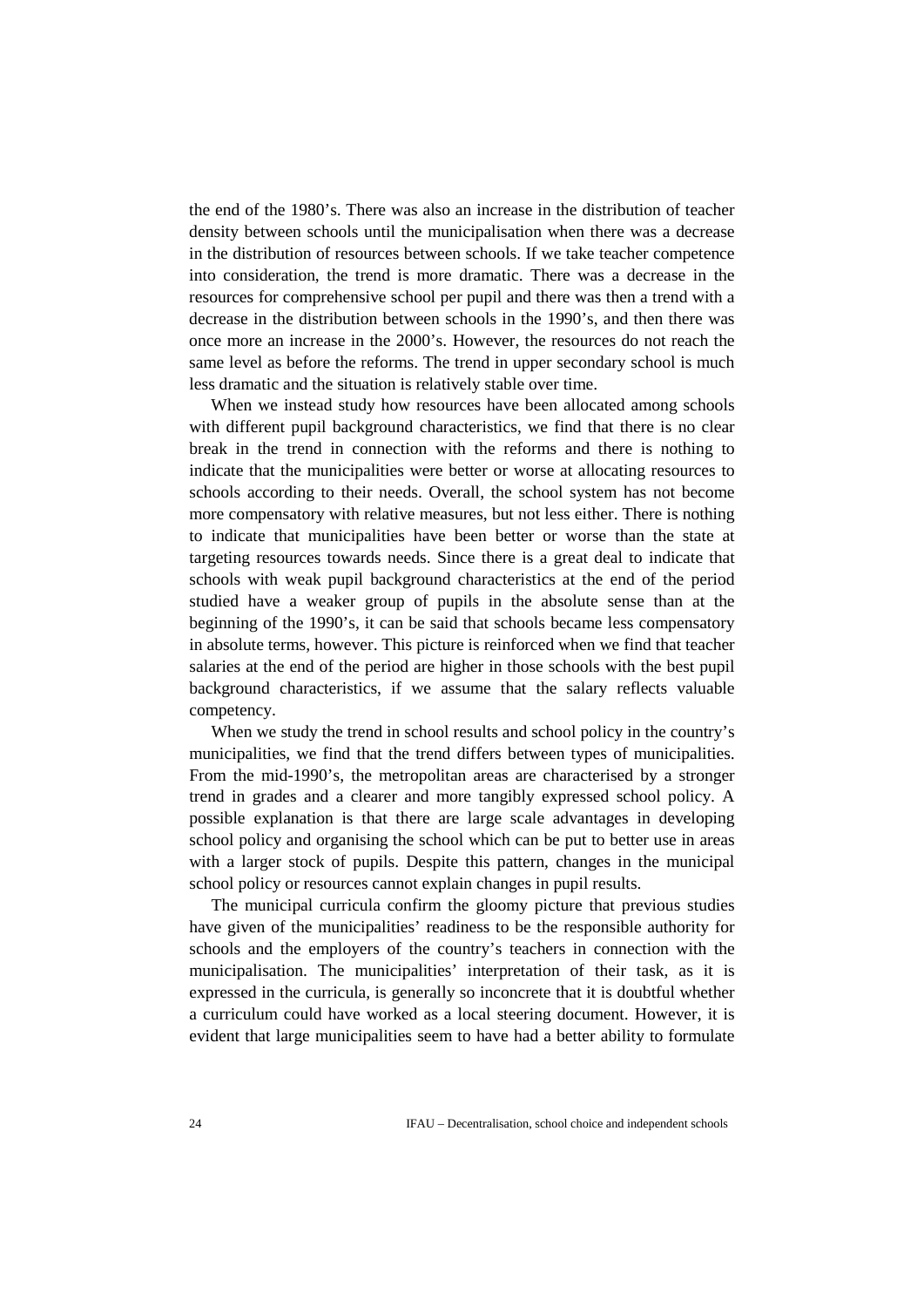their school strategy in curricula. The curricula show that the focus on personnel supply, development of teacher competency and their role for distributing resources in a compensatory way was low in the municipalities already at the beginning, but it decreases over time and becomes largely inexistent. The first municipal curricula are almost entirely devoid of information about the trend in pupils' knowledge and results. From the end of the 1990's, when the lack of a systematic follow up of schools had been observed and the demands made by the government on the municipalities had been clarified, there has, however, been an increasing focus in the curricula on the trend in pupils' knowledge and different tools for following this. This change is most obvious in the metropolitan areas, however.

Altogether, our analysis of municipal policy and municipal school resources shows that there is no evidence that changes and increased differences in school policy and resource allocation at the municipal level due to the municipalisation of the school would have driven the declining school results. We can confirm the results from previous research which show that the increased school choice and the independent school reform seem to have affected the average results in a positive direction, but that the effects are small. Thus, we draw the conclusion that the school choice reforms cannot explain the general decline in the results in Swedish schools either, even if we can show that they have contributed to increased pupil sorting and have most likely also affected the grading inflation.

However, it must be emphasized that our measures of municipal school policy – such as they are expressed in curricula and municipal resource allocation – are incomplete and that we can thus not exclude that the decline in the results has still been affected by the school reforms in the 1990's. One possibility is that the school results have been negatively affected by municipalities in their role as employer and have not taken externalities into sufficient consideration in their investments and priorities, with negative consequences for, for example, teacher recruitment and the entire educational system as the result. Another possibility is that the reforms have affected the trend in the results in the entire educational system. The introduction of targetbased management in the school system is such an example. One hypothesis, which is partly based on research on the so-called *No child left behind*–reform in the US, is that the criterion-referenced grading system, possibly combined with increased segregation, might have contributed to instruction increasingly targeting the fact that pupils should reach the level for the grade pass or that, due to grading inflation, this has led to a general decrease in the requirement level. If it is in general too easy to obtain the highest grade, there is also a risk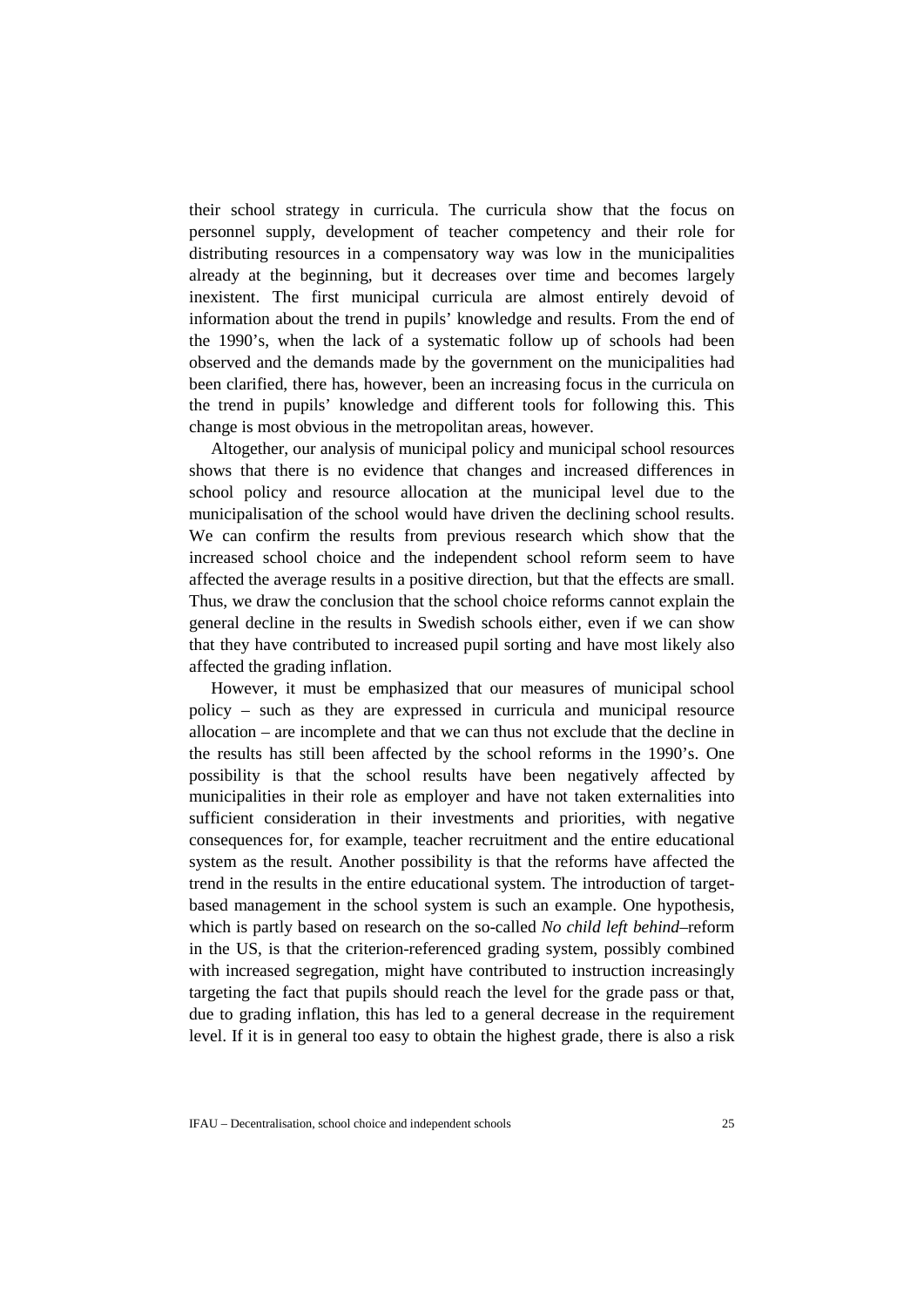that the learning of high-performing pupils is negatively affected. This might have served to decrease the overall instruction level.

We show that the school choice reforms and target-based management through the criterion-referenced grading system can be connected to an increased distribution of grades and that school choice has led to increased school segregation. To what extent have the reforms then affected equivalence? To be able to discuss this, it is important to emphasise that equivalence is not a well-defined term. One approach is to say that equivalence means that everyone meets a similar school environment, have similar resources and educational methods and are evaluated in a similar way. Another approach is that equivalence means that all pupils are given the possibility to go as far as possible, and that the school system balances the opportunities in life by compensating pupils with weaker background characteristics.

From the first perspective, it is obvious that grade inflation and those problems in making an equal evaluation that follow from a criterion-referenced grading system without any foundation in externally evaluated national tests constitute a problem for school equivalence, both between schools and between pupils from different cohorts. The increased presence of independent schools does, almost by definition, mean an increased variation in the way that schools work and its design. That there is an increase in school segregation when using this perspective is also a sign of decreased equivalence.

As concerns the other perspective, i.e. whether there has been a change in the equivalence due to the fact that the current school system offers other (better or worse) possibilities for children with different background characteristics, the answer is less clear. If we consider the school resources, there are no obvious signs that they have become more or less compensatory over time. At the same time, there has most likely been an increase in the differences in pupils' background characteristics which might mean that the school system has become less compensatory in absolute terms. The increased importance of the family for grades in upper secondary school indicates that the upper secondary school reform and course grades might have decreased the school equivalence in this sense. Increased school segregation might constitute a problem for schools' possibilities to offer pupils equal educations if the segregation affects the quality of the instruction or leads to unevenly distributed peer effects. However, our results do not indicate that school segregation has led to pupils' background characteristics having a larger impact on pupils' results, which indicates that, after all, there has been no decrease in the equivalence when it comes to school results in comprehensive school. However, we cannot exclude that differences in grades underestimate real